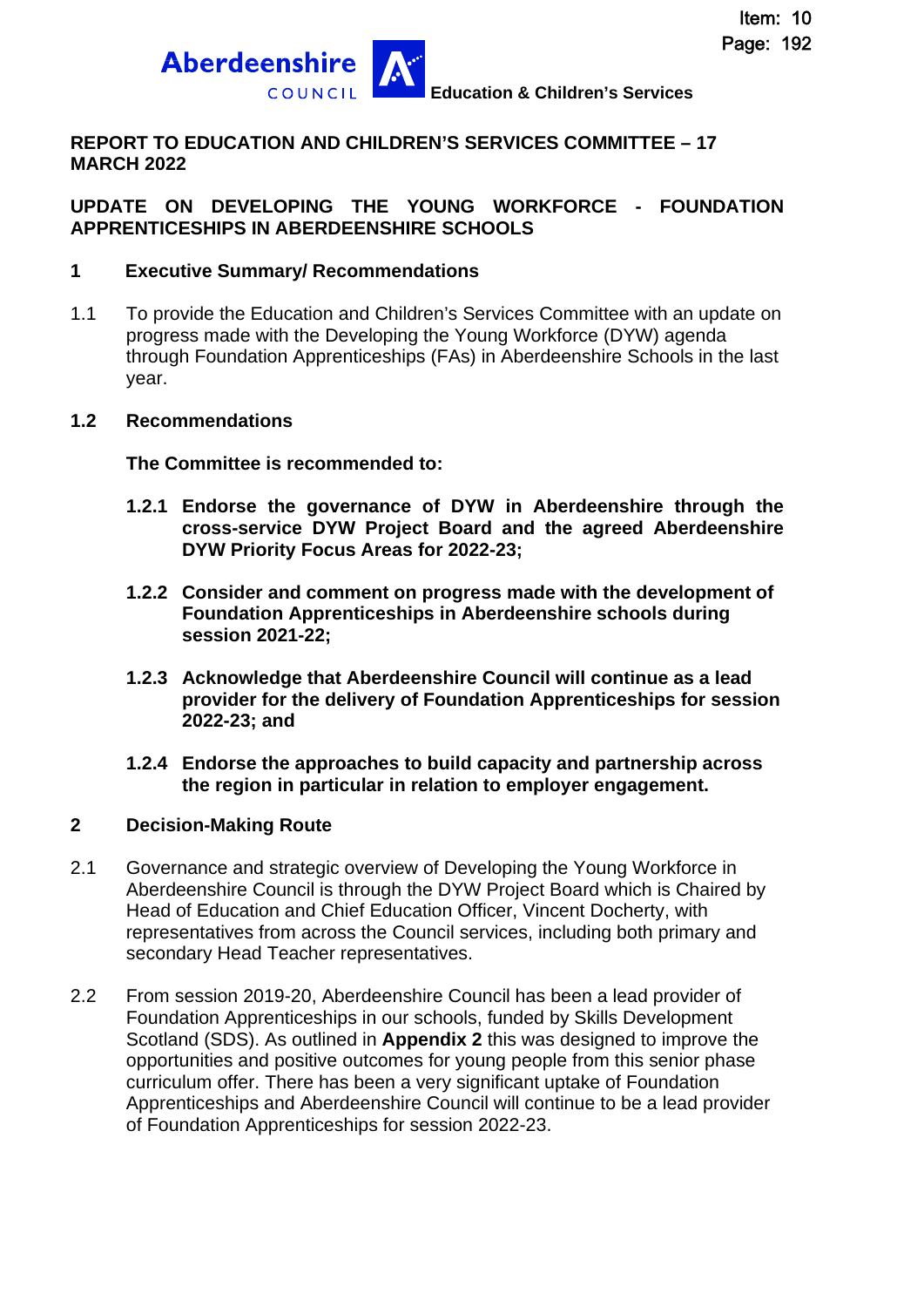2.3 The Education and Children's Services Committee, at its meeting on 21 March 2019, approved this approach and agreed to an annual update on the progress of the Foundation Apprenticeship project. The most recent update was considered by this Committee at its meeting on 18 March 2021. This report is an update on the progress made with Foundation Apprenticeship delivery during session 2021-22. The information in this report has not been considered by any other Committee.

### **3 Discussion**

### 3.1 **DYW Aberdeenshire Project Board**

As the Aberdeenshire DYW and FA offer expands the DYW project is now a very significant workstream for the Council. It was, therefore, recognised that this would need to be reflected with a revised strategic governance structure to meet the governance, compliance and audit demands of such a significant project. A revised cross-service DYW Project Board has been constituted to support the Council's DYW Aberdeenshire developments. The role of the DYW Project Board includes informing and agreeing the DYW Aberdeenshire strategic and operational planning, providing two-way effective feedback and ensuring audit compliance. The DYW Project Board is Chaired by Head of Education and Chief Education Officer, with representatives from across the Council services, including both primary and secondary Head Teacher representatives.

### 3.2 **Aberdeenshire Council DYW 2021-22**

The Scottish Government response to the Organisation for Economic Cooperation and Development (OECD) [OECD report](https://www.gov.scot/publications/oecd-review-of-curriculum-for-excellence-scottish-government-response/) on Curriculum for Excellence Review and other key national priorities and drivers will inform the national education agenda for some time to come. There are, however, clear indicators as to the direction of travel and it is important that in Aberdeenshire we continue with our DYW and FA strategy and progress.

We are currently planning a school roll-out 'refresh' of our own DYW Aberdeenshire strategy to reflect the national developments. This will ensure we are providing as effective DYW advice, guidance and support as we can to ensure we collectively deliver enhanced and meaningful outcomes for all our young people to meet our DYW aspirations.

### 3.3 **DYW Within the National Context**

The national context for DYW is outlined in the following extract from [Scotland's](https://scotlandscurriculum.scot/2/)  [Curriculum 2021](https://scotlandscurriculum.scot/2/)

"In policy terms, **Curriculum for Excellence** is one the three main building blocks along with **[Developing the Young Workforce \(DYW\)](https://www.gov.scot/publications/developing-young-workforce-scotlands-youth-employment-strategy/)** and **[Getting it](https://www.gov.scot/policies/girfec)  Right for Every Child (GIRFEC)** [underpinning Scotland's offer for children](https://www.gov.scot/policies/girfec)  and young people. The refreshed narrative integrates key messages from each of these three building blocks."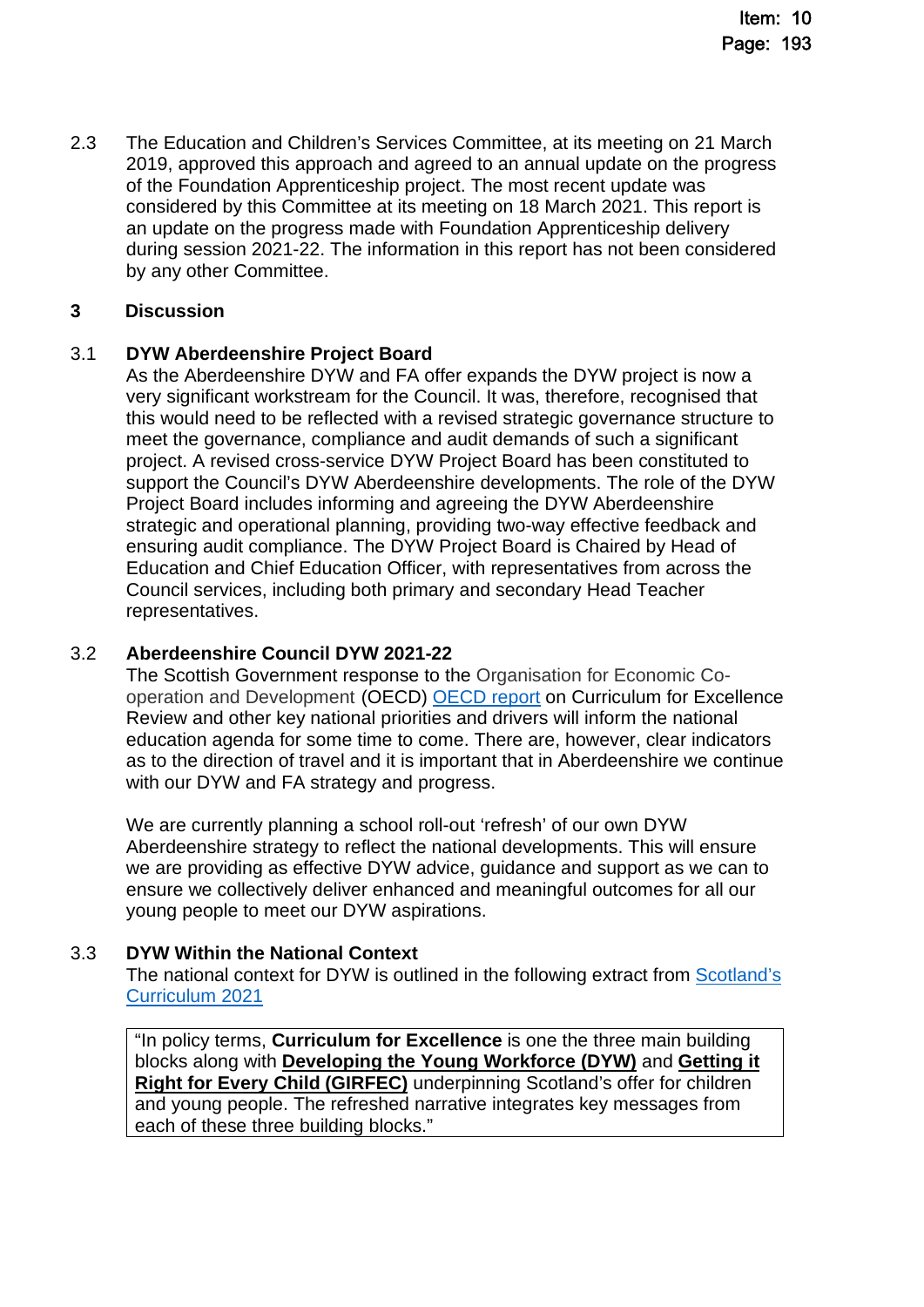### 3.4 **DYW Aberdeenshire Priority Focus Areas for 2022-23**

The DYW Aberdeenshire Priority Focus Areas for session 2022-23 continue to be as follows:

- Development of the **3-18 DYW Curriculum** offer including embedding the Career Education Standard Entitlements 3-18 and the further development of BGE pathways and Foundation Apprenticeships in the senior phase.
- **[Skills Development](https://www.skillsdevelopmentscotland.co.uk/media/44684/skills-40_a-skills-model.pdf)** embedding skills for learning, life and work [\(Metaskills](https://www.skillsdevelopmentscotland.co.uk/media/44684/skills-40_a-skills-model.pdf)) and skills profiling
- **Partnership** Development with all stakeholders**,** including partnership with employers, colleges and universities
- Promote, develop and support **Equalities**

These priorities build on our existing good practice and also prepare us to take forward our work on DYW within [Scotland's Curriculum.](https://scotlandscurriculum.scot/)

3.5 As part of the Developing the Young Workforce programme, the Scottish Government has ambitions to significantly improve the work- related offer to pupils across Scotland and has identified Foundation Apprenticeships (FA) as a central part of achieving this vision. The strategic context rests in the first two recommendations from the Scottish Government report *"Commission for Developing Scotland's Young Workforce report: Education Working for All!"*

### **Recommendation 1 - Senior Phase Vocational Pathways:**

Pathways should start in the senior phase which leads to the delivery of industry recognised vocational qualifications alongside academic qualifications.

### **Recommendation 2 - Preparing Young People for the World of Work:**

A focus on preparing all young people for employment should form a core element of the implementation of Curriculum for Excellence with appropriate resource dedicated to achieve this.

An overview of the Aims, Key Features, Outcomes & Key Strengths of the Aberdeenshire FA model can be found in **Appendix 2**. The benefits of Foundation Apprenticeships can be found in **Appendix 3** and **Appendix 4**: SDS National Survey of Foundation Apprentices – Key Results.

3.6 Aberdeenshire Council became a lead provider of Foundation Apprenticeships and launched the first frameworks (courses) in June 2019. Since session 2019- 20, there has been a significant increase in uptake from pupils. As previously reported to Committee this includes significant development of Level 4 and 5 FAs. The level of growth is illustrated in Table 1 below.

| <b>Session</b> | <b>FA Numbers</b> | Level         |
|----------------|-------------------|---------------|
| 2019-20        | 208               | Level 6       |
| 2020-21        | 430               | Level 4/5 & 6 |
| 2021-22        | -660              | Level 4/5 & 6 |

### **Table 1: FA Growth**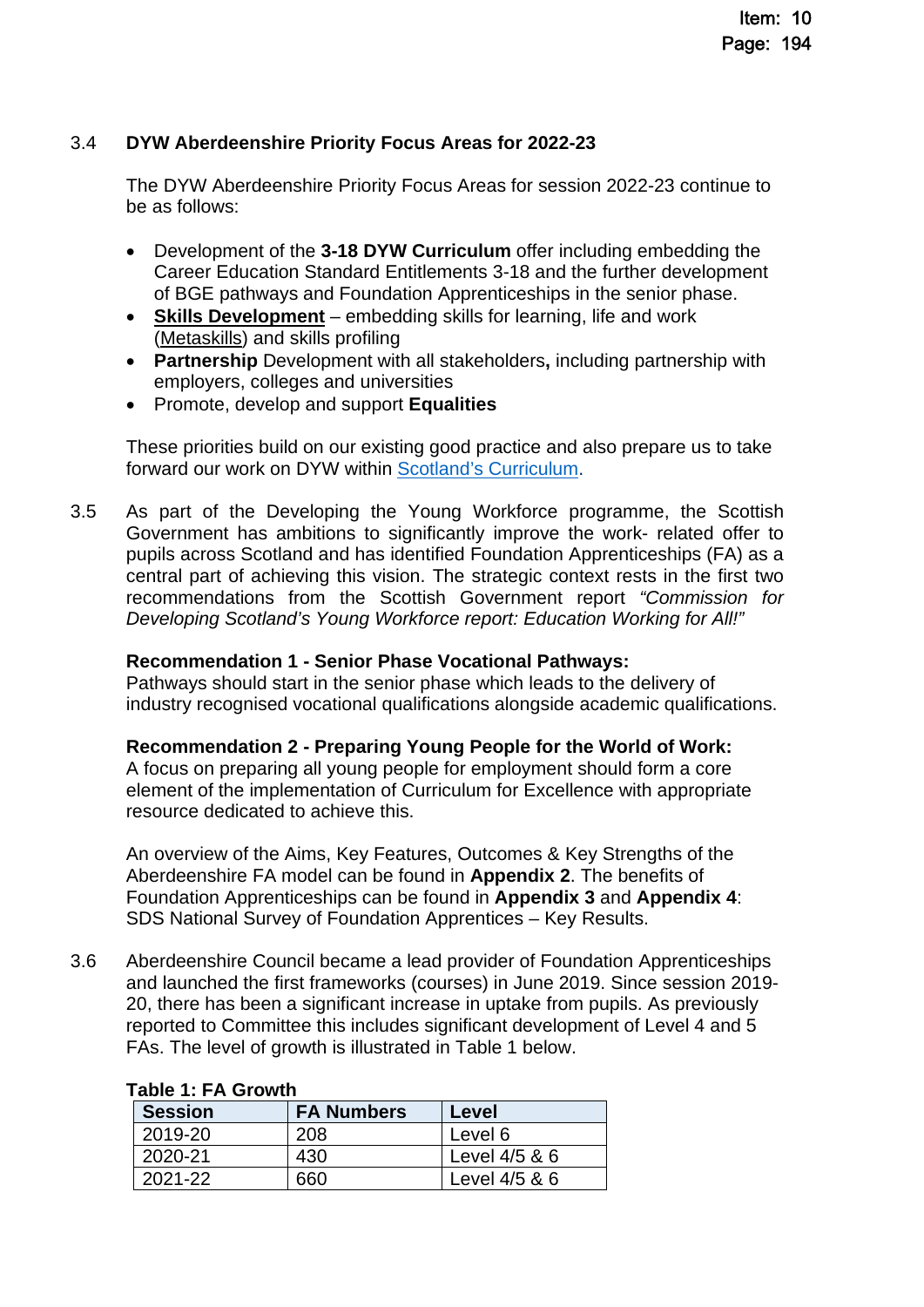3.7 An overview of the schools and the frameworks being delivered in session 2021-22 is outlined in Table 2 below.

| <b>Level 6 Framework</b>        | <b>Schools</b>                                                                 |
|---------------------------------|--------------------------------------------------------------------------------|
| <b>Business Skills</b>          | Alford Academy, Mearns Academy, Portlethen Academy,<br><b>Westhill Academy</b> |
| Creative & Digital              | Aboyne Academy, Alford Academy, Banff Academy,                                 |
| Media                           | Peterhead Academy, Portlethen Academy, Westhill                                |
|                                 | Academy                                                                        |
| Children & Young                | Aboyne Academy, Alford Academy, Banchory Academy,                              |
| People                          | Banff Academy, Ellon Academy, Inverurie Academy,                               |
|                                 | Kemnay Academy, Mackie Academy, Mearns Academy,                                |
|                                 | Peterhead Academy, Portlethen Academy, Turriff                                 |
|                                 | Academy, Westhill Academy                                                      |
| Engineering                     | Portlethen Academy, Westhill Academy                                           |
| <b>Health &amp; Social Care</b> | Aboyne Academy, Banff Academy, Kemnay Academy,                                 |
|                                 | Gordon Schools, Mackie Academy, Mearns Academy,                                |
|                                 | Meldrum Academy, Peterhead Academy, Portlethen                                 |
|                                 | Academy, Turriff Academy, Westhill Academy                                     |
| <b>IT Software</b>              | Ellon Academy, Portlethen Academy, Aboyne Academy                              |
| <b>Scientific</b>               | Alford Academy, Banchory Academy, Inverurie Academy,                           |
| Technologies                    | Meldrum Academy                                                                |
| Food & Drink                    | Portlethen Academy                                                             |
| Technologies                    |                                                                                |
| <b>Level 4/5 Framework</b>      | <b>Schools</b>                                                                 |
| Automotive                      | Alford Academy, Gordon Schools, Kemnay Academy,                                |
|                                 | Mearns Academy, Peterhead Academy, Portlethen                                  |
|                                 | Academy, Turriff Academy, Westhill Academy                                     |
| Construction                    | Alford Academy, Ellon Academy, Gordon Schools, Kemnay                          |
|                                 | Academy, Mearns Academy Peterhead Academy,                                     |
|                                 | Portlethen Academy, Turriff Academy, Westhill Academy                          |
| Hospitality                     | Aboyne Academy, Alford Academy, Ellon Academy,                                 |
|                                 | Kemnay Academy, Peterhead Academy, Portlethen                                  |
|                                 | Academy                                                                        |

### **Table 2: Overview of Aberdeenshire Council FA Delivery 2021-22**

3.8 The Aberdeenshire Council FA delivery model ensures the FA has parity of esteem with Highers at Level 6 and Nationals at Level 4/5. FAs are a subject choice offer and are timetabled as a school would any other higher or senior phase course. All frameworks are delivered as a one-year FA model apart from the Engineering FA which is a two year model. In addition FAs continue to be delivered in some Aberdeenshire schools by NESCOL. There is a total of 37 Level 4/5 and Level 6 FAs being delivered this session by NESCOL, see Table 3 below. With the close proximity of the college, Fraserburgh Academy currently delivers all of its 22 FAs through NESCOL, for example. We continue to explore ways of developing partnership working with NESCOL and our other FE partners.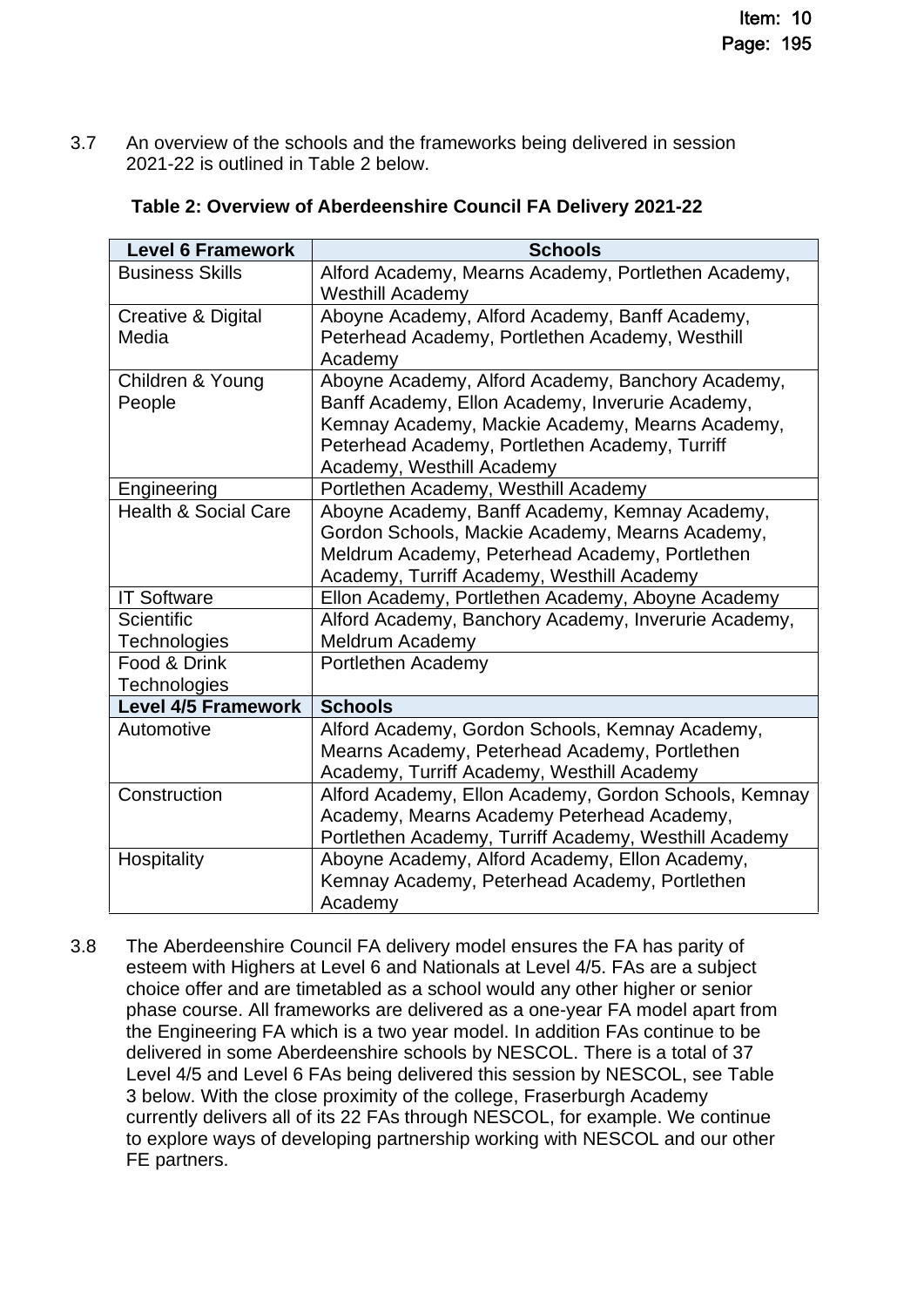| Framework (L6)<br><b>10 Frameworks</b> | <b>Pupil</b><br><b>Nos</b> | <b>Schools</b>                                                                                        |
|----------------------------------------|----------------------------|-------------------------------------------------------------------------------------------------------|
| Accountancy                            | 5                          | 4 Alford Academy, 1 Portlethen Academy                                                                |
| Engineering                            | 5                          | 1 Alford Academy, 1 Inverurie Academy, 1<br>Fraserburgh Academy, 1 Ellon Academy, 1<br>Kemnay Academy |
| <b>Health &amp; Social</b><br>Care     | $\overline{2}$             | 1 Meldrum Academy, 1 Fraserburgh Academy                                                              |
| Children & Young<br>People             | 1                          | Ellon Academy                                                                                         |
| Creative & Digital<br>Media            | 3                          | 1 Fraserburgh Academy, 1 Mearns Academy, 1<br>Meldrum Academy                                         |
| <b>IT Hardware</b>                     | 1                          | <b>Inverurie Academy</b>                                                                              |
| <b>IT Software</b>                     | 1                          | <b>Inverurie Academy</b>                                                                              |
| Level 4/5                              |                            |                                                                                                       |
| Hospitality                            | 5                          | Fraserburgh Academy                                                                                   |
| Construction                           | 14                         | Fraserburgh Academy                                                                                   |

### **Table 3: Overview of NESCOL FA Delivery 2021-22 in Aberdeenshire Schools**

- 3.9 FA delivery varies from school to school depending on local circumstances and the FAs being offered. The work-based elements of the course are assessed through SVQ (Scottish Vocational Qualification) modules. Most SVQ assessor delivery is delivered by external providers although we now have our own staff delivering SVQ elements of the FA courses. Partnership has been central to how the Aberdeenshire Council delivery model has been developed. Our formal delivery partners include Dundee & Angus College, Quest Scotland, Station House Media Unit (SMHU) and Tullos Training.
- 3.10 Examples of delivery models are as follows;
	- o **Model 1** Timetabled delivery of FA in school by existing school staff, where appropriate e.g. Business Skills at Mearns and Scientific Technologies at Meldrum.
	- o **Model 2** Timetabled delivery of FA in school by sub-contracted external providers e.g. SHMU delivering Creative and Digital Media, and Tullos Training delivering Engineering both at Westhill.
- 3.11 Foundation Apprenticeships are a recognised academic qualification and are likely to have a significant impact on school attainment. An overview of how the FAs are tariffed through Insight and the SCQF (Scottish Credit and Qualifications Framework) framework can be seen in **Appendix 6a** and how they are recognised by Universities in Scotland can be seen in **[Appendix 6](https://www.skillsdevelopmentscotland.co.uk/media/46393/foundation-apprenticeship-to-degree-opportunity-march2021-1.pdf)** and for the rest of the universities in the UK who use the UCAS (Universities and Colleges Admissions System) Tariff Point System this can be seen in **Appendix 6b**.
- 3.12 In January 2022, the Aberdeenshire Council Foundation Apprenticeship Project Team was awarded an additional contract to deliver 'Flexible Delivery Model' (FDM) FAs by SDS. The Flexible Delivery Model FAs are planned to run across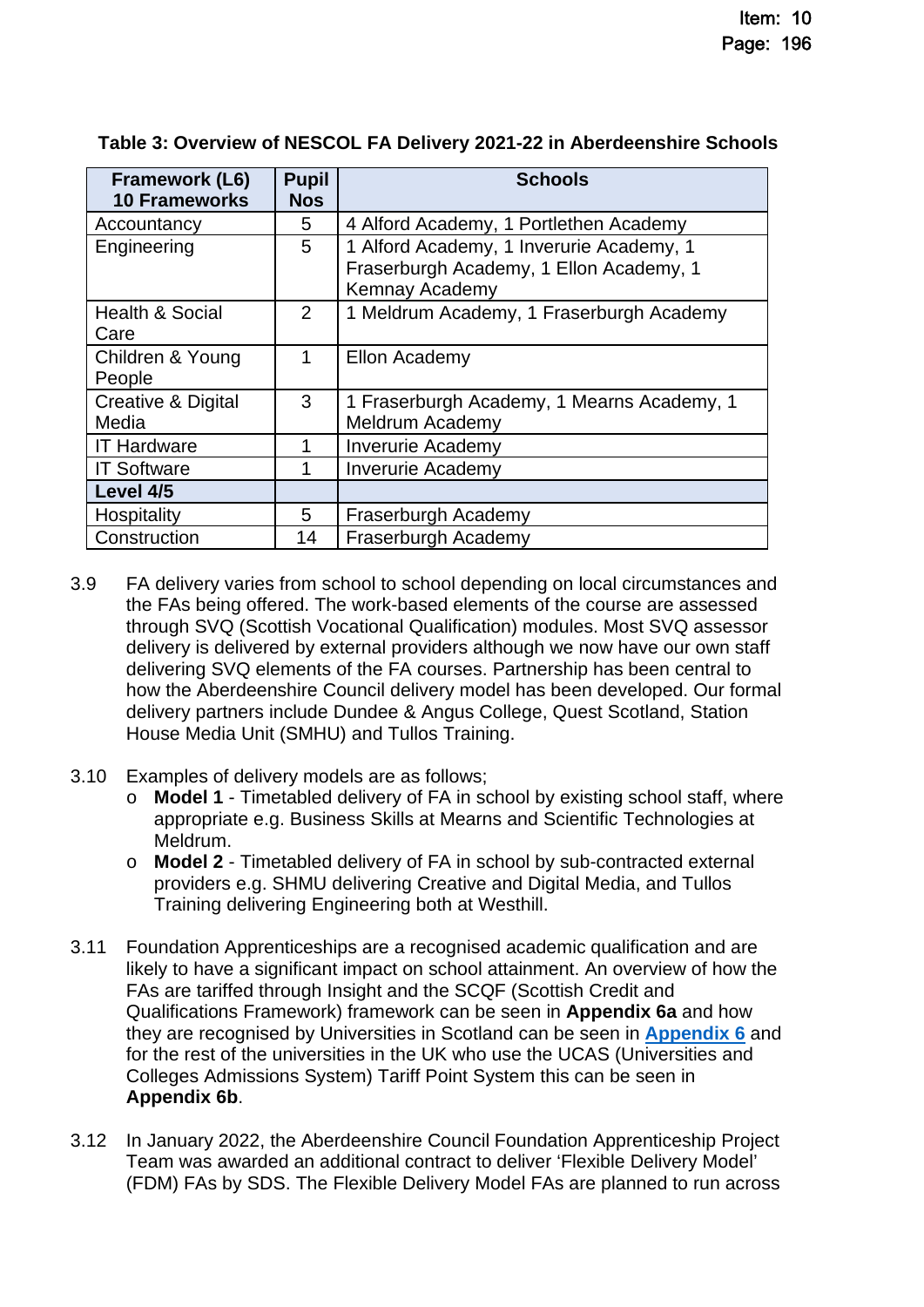a number of FA framework areas and are designed to be delivered to young people in the senior phase who are at risk of under-achieving in their existing curriculum through lack of engagement or attendance. Learning from the FDMs helps inform how flexibly the Foundation Apprenticeship frameworks can be used to address attainment issues and engagement whilst also providing a supported pathway into an appropriate positive destination.

### 3.13 **Impact of Covid-19**

As with everything else, our delivery of the FA programme has again been significantly impacted by the Covid-19 pandemic in session 21-22. However, delivery has been predominantly in class face to face and work placements have been 'in-situ' where and when this has been possible.

For all FAs we have had to innovate and 'package' work placements. For example, Health & Social Care placements have not been available in NHS wards due to the pandemic. However, a solution was found where FA students were allocated placements at the Vaccination Centres across the region. The work placement SVQ delivery has been assisted with the development of Work Based Challenge Units and Industry Challenge options where in-person placements have not been possible. As well as this we have created 'simulated' real work environments, online employers and internal employers to meet the requirements of the courses. It is important to note the extent of our partnership working with our providers and others in achieving this.

### 3.14 **Evaluation of Aberdeenshire FA Delivery Model**

The report on Foundation Apprenticeships to the meeting of the ECS Committee on 21 March 2019 outlined that regular FA updates would be provided, including through an annual report to this committee, the development of FA Programme key performance indicators (KPI) as well as updates through the Performance Management Unit Pentana process. The performance measures which are used for reporting on the FA project are outlined in **Appendix 5**.

### 3.15 **Foundation Apprenticeships - Self Evaluation**

Since the start of the Aberdeenshire Council FA programme, performance management and quality assurance processes have been central to how we have developed and managed such a complex programme of change and improvement. The progress and outcomes of the FA programme are outlined in **Appendix 5.**

This on-going focus on our performance management and quality assurance procedures become even more crucial as the project grows in scale. We work with our partners at SDS to develop the SDS InsightQ programme to assist with project management and priority setting. This allows us to manage change and development, review our performance and delivery and modify and adapt accordingly our FA Project KPI as a result. The development of the Insight Q process has streamlined our KPIs and aligned our work both with SDS and Aberdeenshire Council agreed KPIs.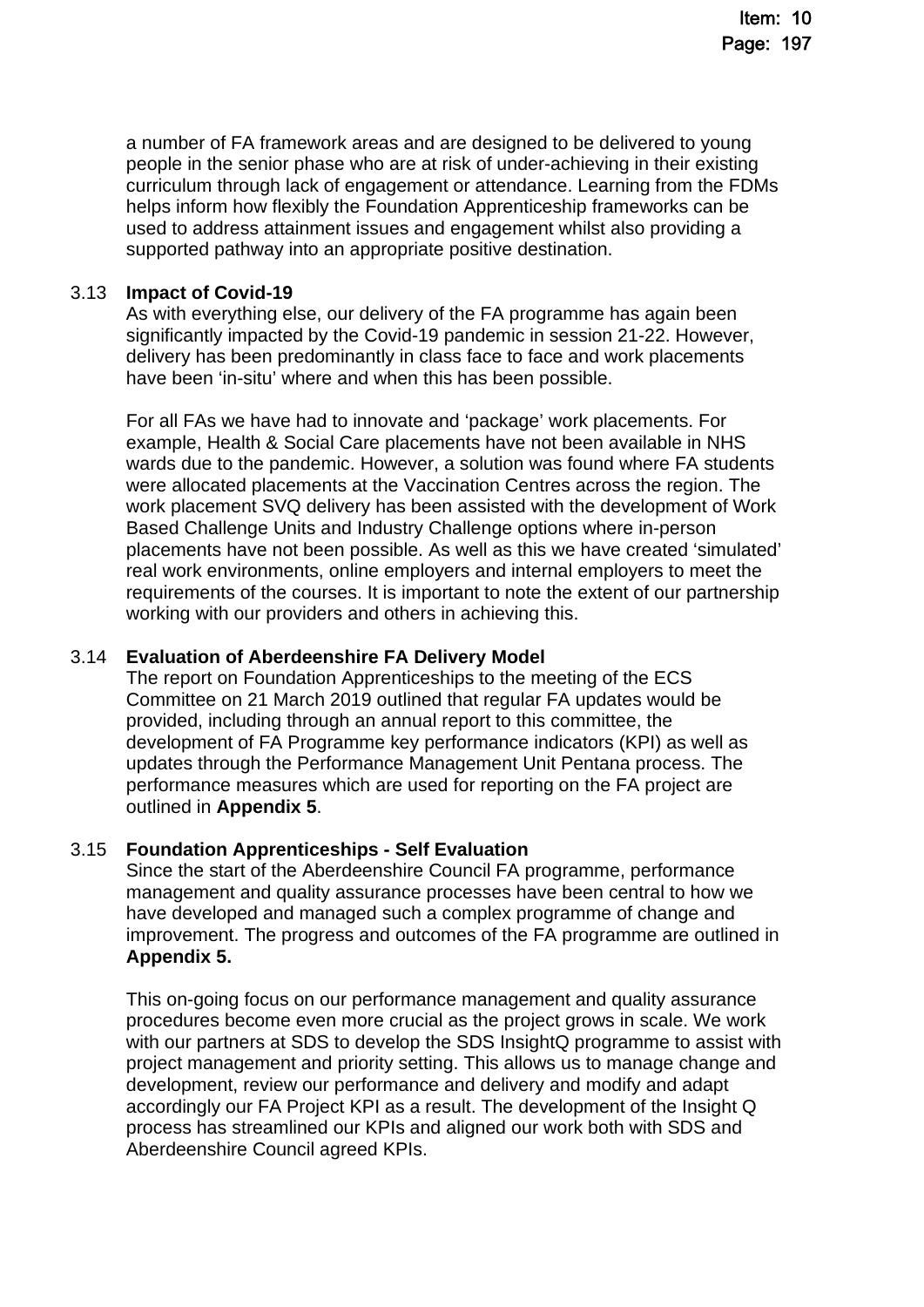- 3.16 **Education Scotland HMIE Review of Aberdeenshire Council's FA Delivery**  During November and December 2021, all aspects of Aberdeenshire Council's Level 6 FA programme and delivery were formally reviewed by HMIE. The Aberdeenshire FA review inspection was part of the national 'Review of the Delivery of Foundation Apprenticeships' and as such there will not be a formal report produced specifically for Aberdeenshire. However, we were provided with very positive feedback from the HMIE Inspection team which identified significant 'standout strengths' across all aspects of our FA delivery. The HMIE feedback described Aberdeenshire's FA delivery as "exciting" with "real innovation and impact" on ensuring positive outcomes for young people. The 'standout strengths' included the following:
	- Aberdeenshire DYW Strategy and curriculum innovation, including the concept of Learner Journey and routes
	- Quality of FA delivery and a clear focus on positive outcomes
	- Quality of central FA Team leadership, confidence, experience
	- Impact on Closing the Gap, Raising Attainment and Positive Destinations
	- Quality of Partner Providers and their commitment
	- Employer commitment to the FA
	- Career Aspiration curriculum offer linked to Labour Market Information
	- Resilience and innovation, including the response to Covid
	- Responsive to need, ASN and pupil support
	- Student and wider stakeholder feedback
	- $\bullet$  Links to communities

### 3.17 **Formal Feedback Evaluation**

The 2020-21 FA pupils were surveyed as were their parents and also school Depute Head Teachers. The feedback was very positive and an overview is outlined in **Appendix 8** and includes the following:

- 88% of FAs were satisfied with their overall FA experience
- 88% of parents felt that the overall FA experience for their child was good, very good or excellent and 92% of parents would recommend the FA to others
- 100% of the DHTs rated the effectiveness of the delivery of the FA as good or very good

### 3.18 **Foundation Apprenticeship Cohort Analysis**

- There are 412 students registered for Level 6 FAs in 2021-22. This compares with 208 in 2019-20 and 314 in 2020-21. This represents an increase from 5.7% of the S5/6 roll to 10.8%.
- Students from 15 of Aberdeenshire's 17 Cluster areas are involved in Level 6 Foundation Apprenticeships in 2021-22 delivered under the Aberdeenshire model.
- In 2021-22, 67% of Level 6 Foundation Apprenticeship students were female and 33% male. This is broadly the same as it has been in 2019-20 and 2020-21
- The explanation for the 2:1 female: male gender split in the overall figures lies in the considerable variation in the gender split across the various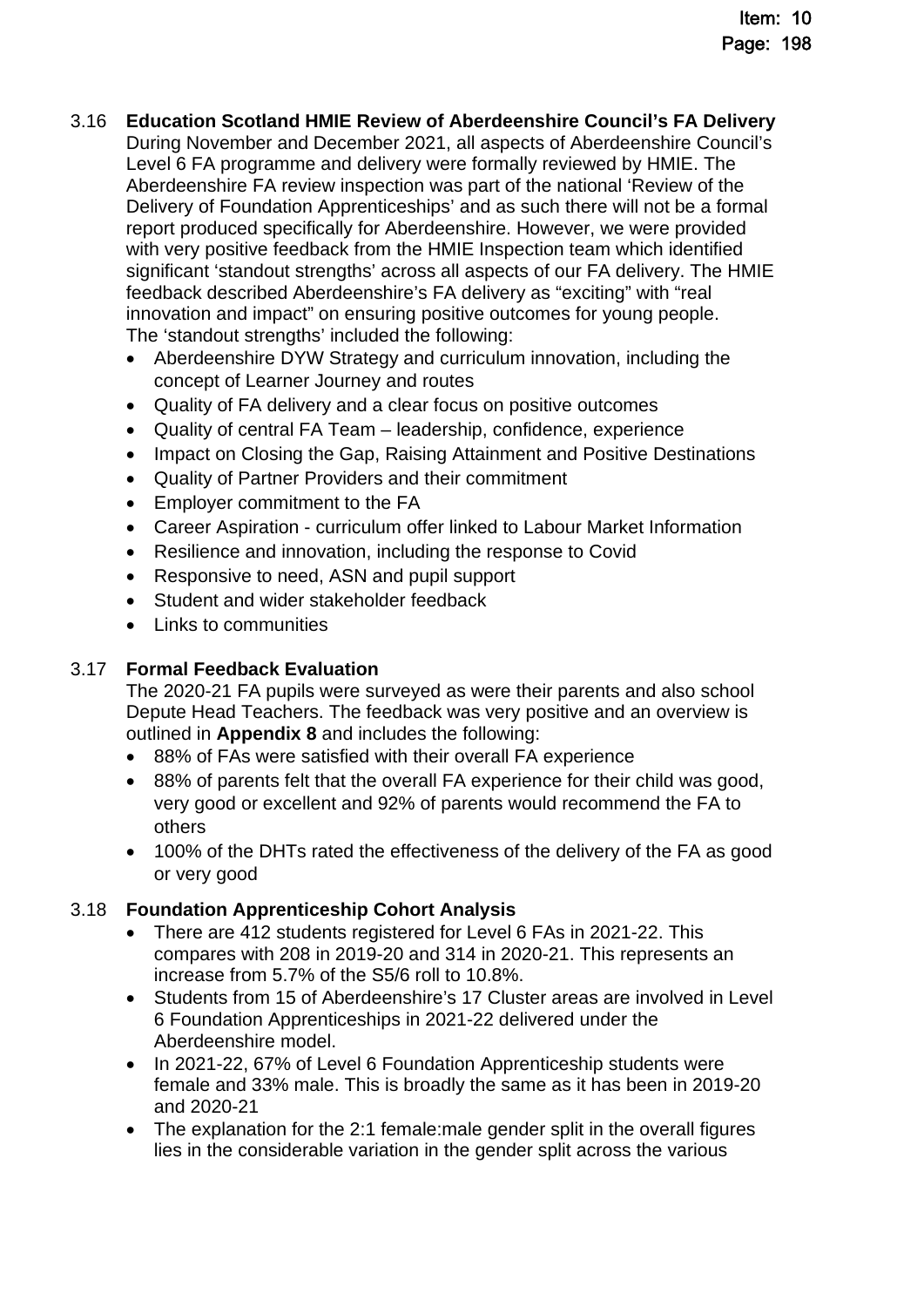frameworks, ranging from 82% male (IT Software) to over 90% female for both of the Care frameworks.

### 3.19 **Foundation Apprenticeship Outcomes Data**

### **Foundation Apprenticeships: Performance and Attainment Impact**

The Aberdeenshire Foundation Apprenticeship Project has a number of formal Performance Measures, including a focus on how the FAs relate to the key Scottish Government agenda of Raising Attainment & Closing the Gap and the impact of FAs on the key national measure of positive post school destinations. Tables 4a and 4b below provide an overview of our performance. The FA Attainment Table 4a refers to the 19-20 FA Cohort and the analysis is based on the most recent final Insight data published in March 2021. The data clearly demonstrates the positive impact FAs are having both in relation to positive destinations as well as significantly raising attainment and 'closing the gap'.

|                                                                                                                                                   | <b>All Aberdeenshire</b><br>Leavers | <b>Aberdeenshire Leavers</b><br>who took an FA                                                                                           |
|---------------------------------------------------------------------------------------------------------------------------------------------------|-------------------------------------|------------------------------------------------------------------------------------------------------------------------------------------|
| <b>Positive Destinations</b>                                                                                                                      | 94.7%                               | 98.1%                                                                                                                                    |
| <b>Average Insight Tariff Points (ITPs)</b>                                                                                                       | 940                                 | 1436 (+53%)                                                                                                                              |
| Deprivation related attainment gap<br>(SIMD Deciles 7-10 minus Deciles 1-4)                                                                       | $1027 - 593 = 434$                  | $1450 - 1474 = -24$                                                                                                                      |
| <b>Can FAs Close the Attainment Gap?</b><br>Successful Completion Rate: 86%<br>All Leavers Deciles 7-10 = 1027<br>FA Leavers Deciles $1-4 = 1474$ | <b>Reasons for this?</b>            | More meaningful curriculum and pathways<br>Increased engagement in learning through FA<br>Increased re- engagement across other subjects |

#### **Table 4a: Aberdeenshire Council FA Attainment Impact**

#### **Table 4b: The Aberdeenshire FA Attainment 'Premium' Per School**

| <b>School</b>             | Ave. Cum. ITP<br>(leavers who<br>achvd FA) | Ave. Cum ITP<br>(all Abshire<br>Lvrs) | <b>FA</b><br>"Premium" |
|---------------------------|--------------------------------------------|---------------------------------------|------------------------|
| <b>Alford Academy</b>     | 1304                                       | 1016                                  | 28%                    |
| Ellon Academy             | 1472                                       | 1086                                  | 36%                    |
| <b>Inverurie Academy</b>  | 1243                                       | 957                                   | 30%                    |
| Kemnay Academy            | 1077                                       | 891                                   | 21%                    |
| Mackie Academy            | 1023                                       | 1069                                  | $-4%$                  |
| Mearns Academy            | 1417                                       | 950                                   | 49%                    |
| Mintlaw Academy           | 1629                                       | 880                                   | 85%                    |
| Peterhead Academy         | 1361                                       | 651                                   | 109%                   |
| Portlethen Academy        | 1590                                       | 1085                                  | 46%                    |
| <b>The Gordon Schools</b> | 1545                                       | 797                                   | 94%                    |
| <b>Westhill Academy</b>   | 1568                                       | 1285                                  | 22%                    |
| <b>All Aberdeenshire</b>  | 1436                                       | 940                                   | 53%                    |

Table 4b shows the FA attainment "premium", in terms of Insight Tariff Points (ITPs) of having students who leave having achieved an FA, compared with all leavers, broken down by all schools who were offering Level 6 FAs in 2019-20. The data is available for "Total ITPs", ie achieved in the year of leaving, or "Cumulative", ie achieve over the senior phase.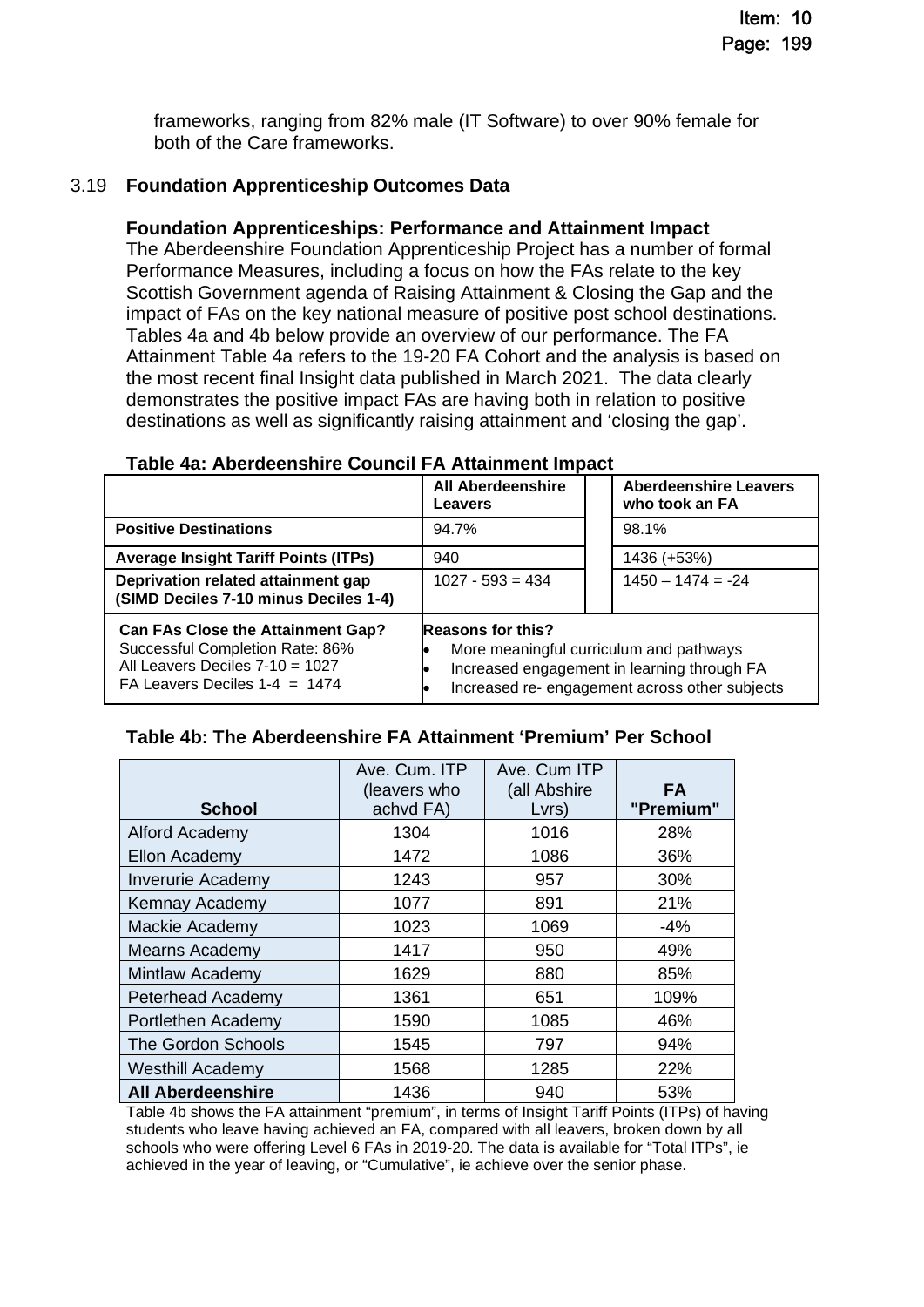### 3.20 **Successful Completion Rates**

As well as the 314 one-year Level 6 Aberdeenshire FAs, there were a further 76 Aberdeenshire pupils entered for the FA through NESCOL. Of these, 32 completed either full FA or equivalent. Table 5 provides data on successful completion rates.

| <b>Overall Attainment/Achievement Figures</b>   | <b>Aberdeenshire</b> | <b>NESCOL</b> |
|-------------------------------------------------|----------------------|---------------|
| % achieving full FA attainment from the 314     | 76%                  | 42%           |
| Sept 20 1-year pupil entries                    |                      |               |
| % attaining at least level 6 units from the 314 | 85%                  | 85%           |
| Sept 20 1-year pupil entries                    |                      |               |

### **Table 5: Successful Completion Rates 2020-21**

### **National Perspective**

Aberdeenshire's FA Successful completion rate of 76% for 2020-21 compares very favourably with the national Successful Completion rates which have been adversely affected by the impact of the Covid pandemic.

### **Aberdeenshire FA Level 6 Retention Rate 2020-21 – Reasons for Non-Completion**

Under the Aberdeenshire FA delivery model we have strong retention rates. Our retention rate is calculated based on the cohort size at the end of September 2020 as determined by SDS and by our own KPIs. We had 314 students enrolled in our Level 6 frameworks as of 30<sup>th</sup> September 2020. We had 277 students still on the course in May 2021, meaning a retention rate of 88.5%, this is well above the national average. Of the 314 students who signed up for the Level 6 FA only 37 did not complete the full course. Table 5 below shows the reason why they did not complete the course. As can be seen around half who did not complete the full FA due to the fact they left school.

### **Table 6: Reason for Not Completing the FA**

Table 6 below shows the reason for those who had signed up for a Level 6 FA but who didn't complete and the different reasons recorded for the noncompletion as a percentage of the total number of non-completers.

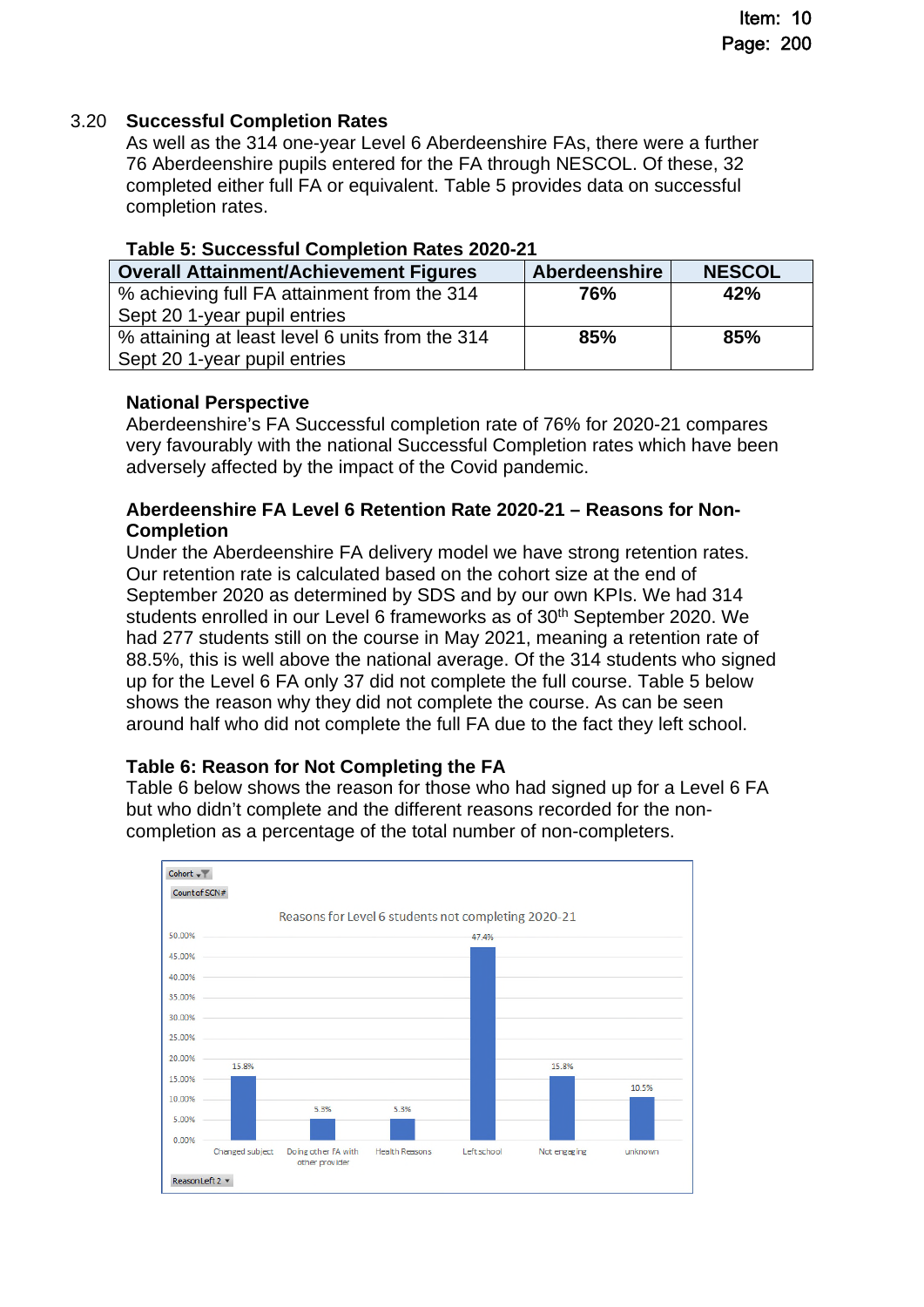### 3.21 **Plans for 2022-23**

For session 2022-23, we plan to deliver Level 4/5 and Level 6 FAs starting in June 2022. The FA offer is open to all Aberdeenshire schools and pupils across 10 Level 6 frameworks and the 3 Level 4/5 frameworks. The FA Project Team will continue to develop FAs as a universal offer to all our S5/6 pupils with particular focus on the following areas in the coming year:

- Continue to respond innovatively and effectively to the educational impact of the Covid pandemic.
- Reflect on and take action on the very positive feedback and next step suggestions from the Education Scotland HMIE review inspection process.
- Develop the 3-18 DYW Curriculum and adapt to any Scottish Government OECD report recommendations.
- Develop skills through the FAs, including embedding skills for learning, life and work [\(Metaskills](https://www.skillsdevelopmentscotland.co.uk/media/44684/skills-40_a-skills-model.pdf)) and skills profiling
- Develop capacity and a sustainable model of FA delivery, SVQ assessors and in-school delivery by Aberdeenshire Council teaching staff.
- Develop and strengthen partnerships with all stakeholders
- Employer engagement some real progress and commitment but there remains work to do. The impact of Covid on employers cannot be underestimated. The FA Project Team will continue to work with Economic Development colleagues, SDS nationally and locally, as well as DYW North East, Opportunity North East and other employer groups to enhance and increase employer placement opportunities for our FAs.
- Development of BGE (Broad General Education) and pre-FA courses to ensure effective pathways into the FA option, but also to deliver pupil entitlements, as outlined in the Career Education Standard.
- The Equalities agenda the FA programme is helping to support young people at risk of disengaging from education. As well as this we are developing a FA Equalities Policy which will have plans to promote career options through FAs. As required by SDS, this will actively target those who are care experienced and identified equalities groups such as gender, ethnic minority groups other than white, young people with disabilities and care leavers. An Equalities overview of the 2019-21 FA cohorts is in **Appendix 9**. As a Council, we consider all the protected characteristics, not only the groups identified by SDS and, therefore, our FA Equalities plan will reflect this.
- Performance Management and Quality Assurance we will have an ongoing focus on our performance management and quality assurance procedures as the project grows in scale. This includes the development of the SDS InsightQ programme to assist with project management and priority setting.
- 3.22 The FA team, in partnership with the Council's communications team, will continue to develop examples of delivery and impact. Short films can be seen on Aberdeenshire Council's YouTube channel [Aberdeenshire FA YouTube Link](https://www.youtube.com/playlist?list=PLO9F6fCTToNOJ3-EMq2b7qCYcDzhYAQlr) and in **Appendix 10**.

Examples are as follows:

**[Aberdeenshire Council Foundation Apprenticeship Video Case Studies](https://www.youtube.com/playlist?app=desktop&list=PLO9F6fCTToNOJ3-EMq2b7qCYcDzhYAQlr)**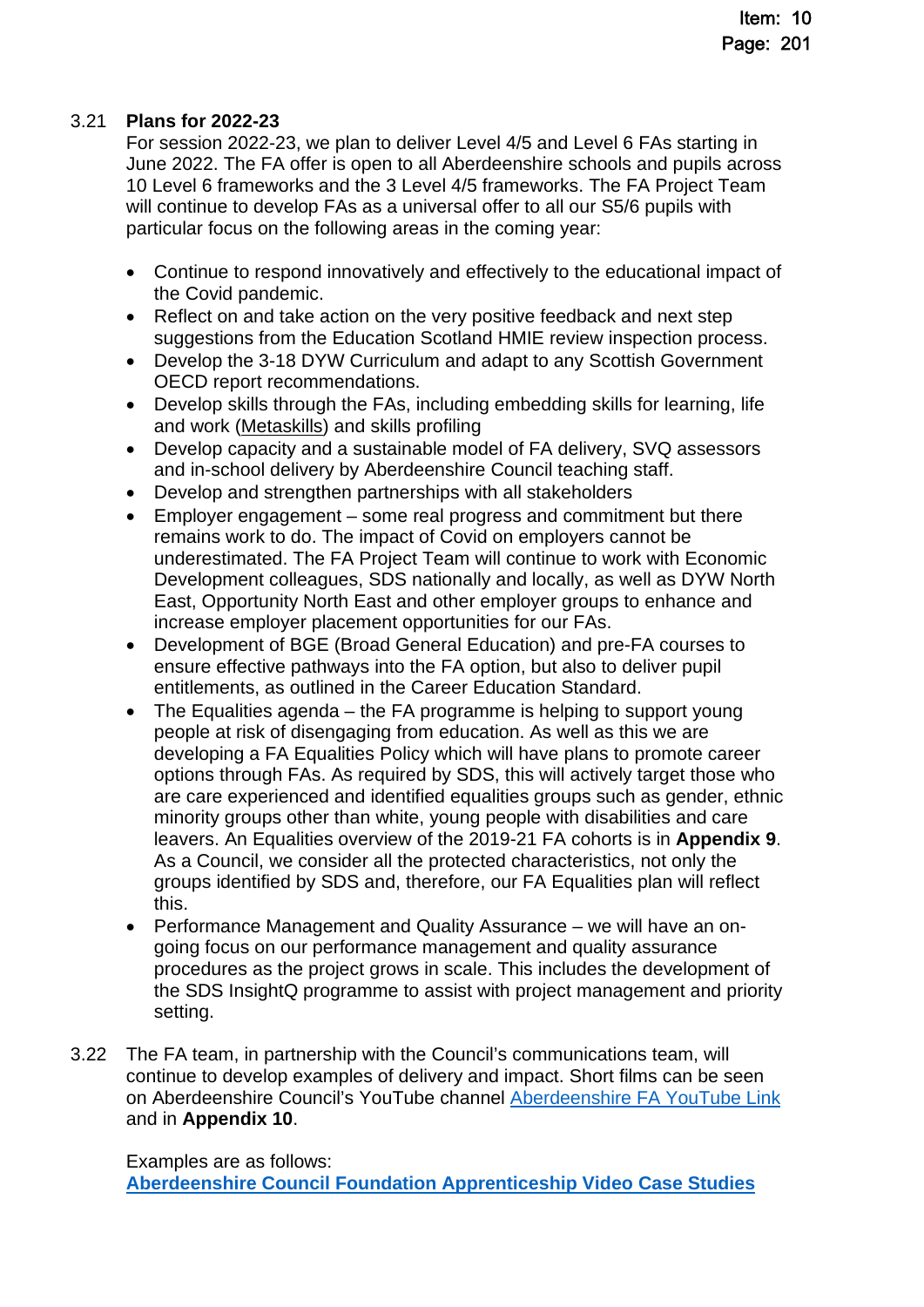[Pupils mark their success on SQA results day.](https://www.youtube.com/watch?v=Tnf2ZsjSUNY&list=PLO9F6fCTToNOJ3-EMq2b7qCYcDzhYAQlr&index=34)

Hear what the young people think about the FAs at the links below

| Abbie's CYP video Link | Uosh's CDM video Link                             | Ross CYP video diary Link    |
|------------------------|---------------------------------------------------|------------------------------|
| Ben's FDT Video Link   | Rebecca's HSC video Link   Abbie's HSC video Link |                              |
| Cara's CYP video Link  | Samika HSC video Link                             | Kieran's IT video diary Link |

### **4 Council Priorities, Implications and Risk**

4.1 This report helps deliver the following Council Priorities:

| <b>Pillar</b>          | <b>Priority</b>              |
|------------------------|------------------------------|
| Our People             | Education                    |
|                        | Health & Wellbeing           |
| <b>Our Environment</b> | <b>Resilient Communities</b> |
| Our Economy            | Economy & Enterprise         |

- 4.2 This report helps support the delivery of the Aberdeenshire Children's Services [Plan Priorities - Corporate Parenting.](https://www.girfec-aberdeenshire.org/about-girfec/our-childrens-services-plan/)
- 4.3 The table below shows whether risks and implications apply if the recommendations are agreed.

| <b>Subject</b>                             | Yes | No | N/A |
|--------------------------------------------|-----|----|-----|
| Financial                                  |     | x  |     |
| <b>Staffing</b>                            |     | x  |     |
| <b>Equalities and Fairer Scotland Duty</b> |     |    |     |
| Children and Young People's Rights         | X   |    |     |
| and Wellbeing                              |     |    |     |
| <b>Climate Change and Sustainability</b>   |     |    | X   |
| <b>Health and Wellbeing</b>                |     | X  |     |
| <b>Town Centre First</b>                   |     | x  |     |

- 4.4 An integrated impact assessment has been carried out as part of the development of the proposals set out above. It is included as **Appendix 1** and there are positive impacts as follows:
	- There are positive outcomes in respect of children's rights and wellbeing through effective delivery in relation to identified characteristics.
	- The FA programme is clearly helping to support the equalities agenda and there are increased opportunities and improved outcomes for younger people and in relation to minority ethnic groups and gender groups.
- 4.5 There are no direct staffing and financial implications arising from this report. Aberdeenshire Council's Education and Children's Services has secured a SDS grant to be used for the purposes of the FA Delivery Programme and for no other purpose. Recruitment will be in line with identified need and Council procurement processes and procedures.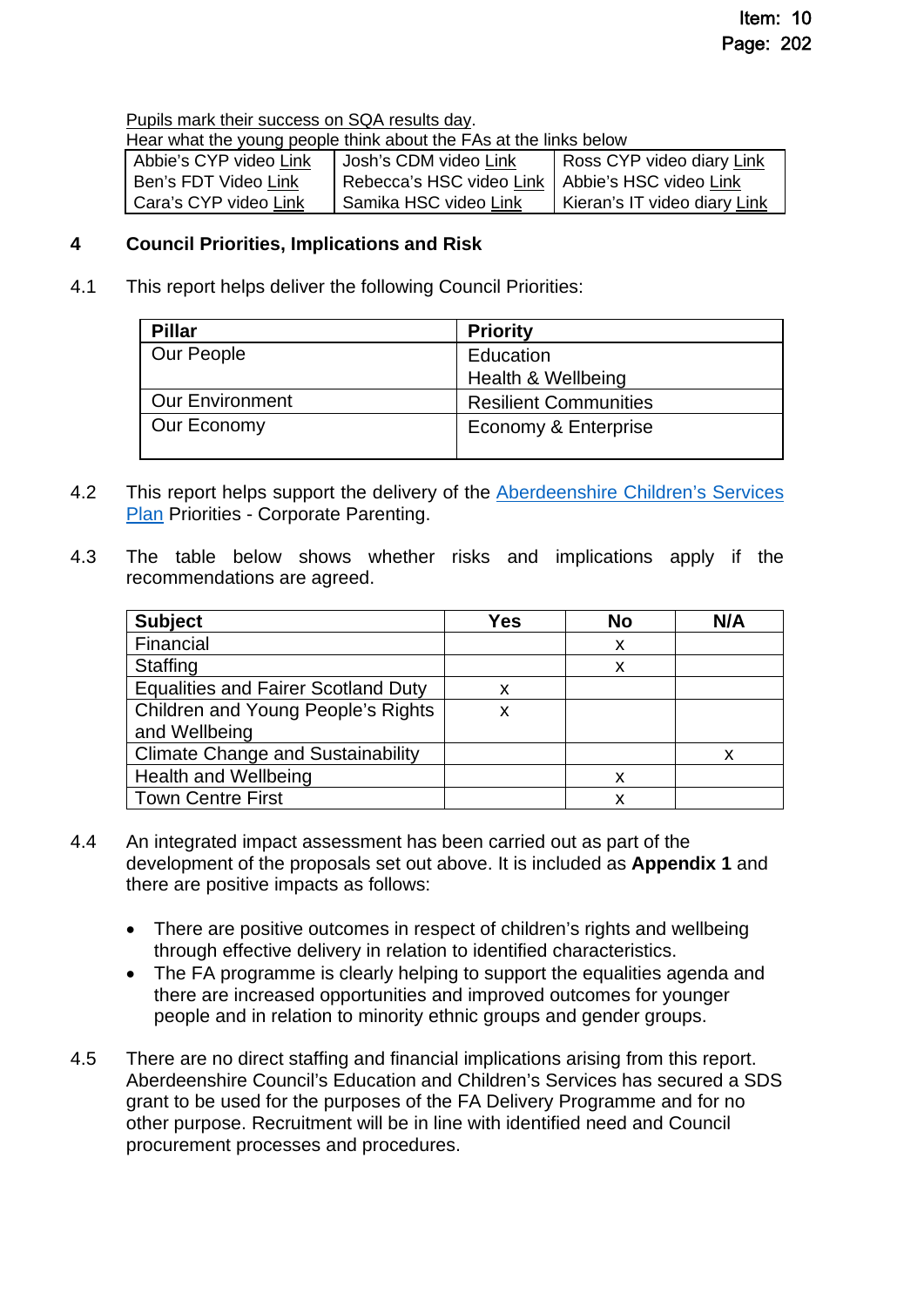4.6 The following Risks have been identified as relevant to this matter on a Corporate Level. [Corporate Risk Register](http://www.aberdeenshire.gov.uk/council-and-democracy/about-us/single-outcome-agreement-council-and-service-plans-and-reports/) 

ACORP005 Working with other organisations (e.g. supply chains, outsourcing, partnership working and commercialisation). This is mitigated through the Council's Partnership Policy & Partnership Risk Registers and Procurement Policy and clear governance and milestone reporting to SDS and the ECS Strategic Leadership Team and DYW Project Board. Governance risk is mitigated through the SDS led Regional Guidance Strategic Group.

- ACORP004 Business & Organisational Change *(including ensuring governance structures support change, and, managing the pace of change)*
- ACORP006 Reputation Management *(including social media)*

The following Risks have been identified as relevant to this matter on a Strategic Level [\(Directorate Risk Register\)](https://www.aberdeenshire.gov.uk/media/23596/20181128-directorate-risks.pdf):

- ECSR002 Developing Excellence and Equality
- ECSR003 Embedding GIRFEC
- ECSR004 Support Inclusive, Vibrant & Healthy Communities

### **5 Scheme of Governance**

- 5.1 The Head of Finance and Monitoring Officer within Business Services have been consulted in the preparation of this report and their comments are incorporated within the report. They are satisfied that the report complies with [the Scheme of Governance](https://www.aberdeenshire.gov.uk/council-and-democracy/scheme-of-governance/) and relevant legislation.
- 5.2 The Committee is able to consider and take a decision on this item in terms of Section E.1.1.b of the List of Committee Powers in Part 2A of the Scheme of Governance, as it relates to Education.

### **Laurence Findlay Director of Education & Children's Services**

Report prepared by Andrew Ritchie, Lead Officer DYW Date 20<sup>th</sup> February 2022

### **List of Appendices:**

- Appendix 1 Integrated Impact Assessment
- Appendix 2 An overview of the Aims, Key Features, Outcomes & Key Strengths of the Aberdeenshire Council Foundation Apprenticeship Programme
- Appendix 3 Benefits of a Foundation Apprenticeship
- Appendix 4 SDS National Survey of Foundation Apprentices Key Results
- Appendix 5 Performance Framework and data for Aberdeenshire Foundation Apprenticeships - FA Project Measures 2019 - 21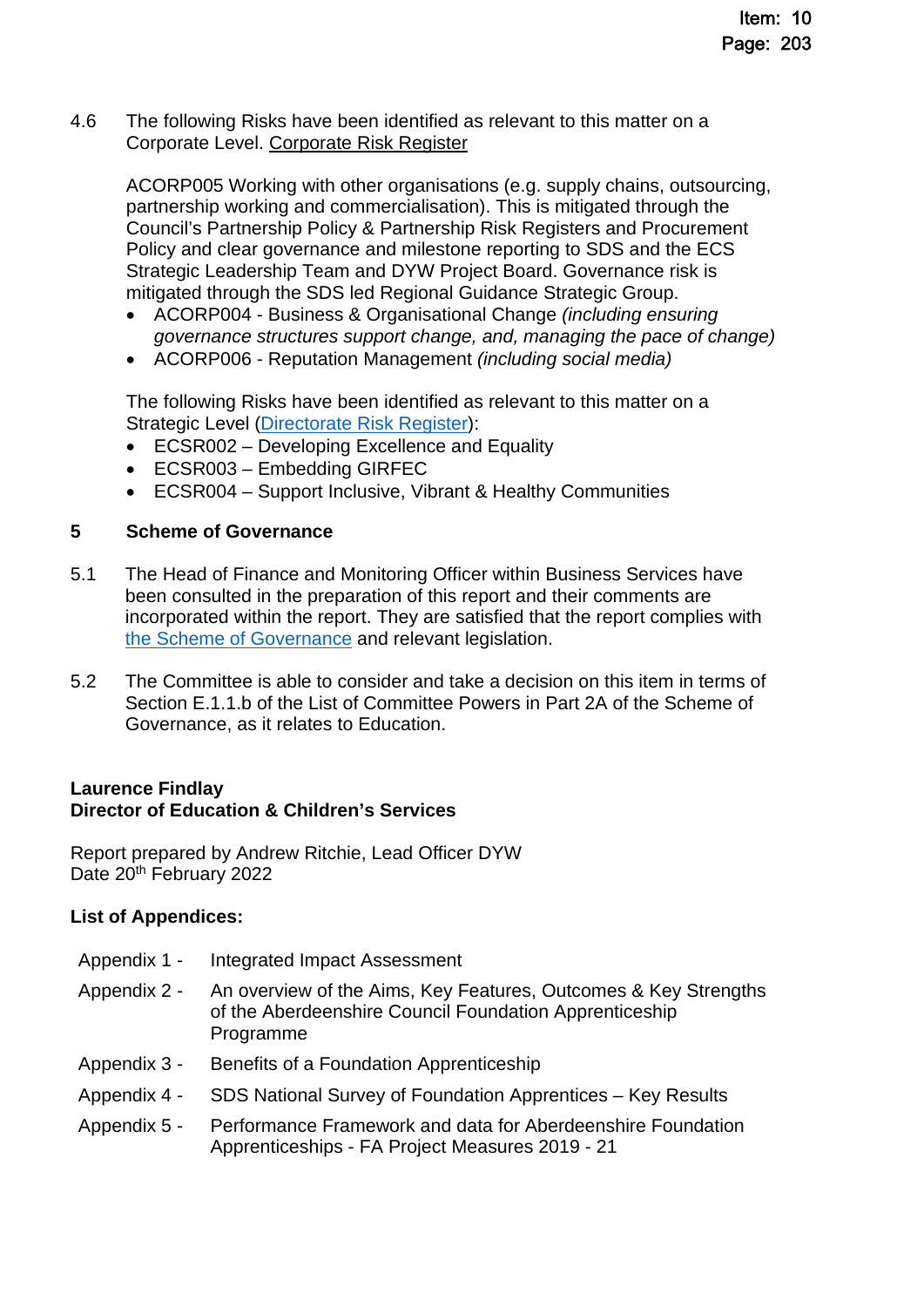- Appendix 6a Attainment and Closing the Gap Benefits
- Appendix 6b Foundation Apprenticeships UCAS Tariff points Allocation and Comparison
- Appendix 7 FA University Entry Recognition
- Appendix 8 Aberdeenshire Council Foundation Apprenticeship Evaluation Survey Feedback 2020/21
- Appendix 9 Aberdeenshire FAs Equalities Overview
- Appendix 10 Case Study Examples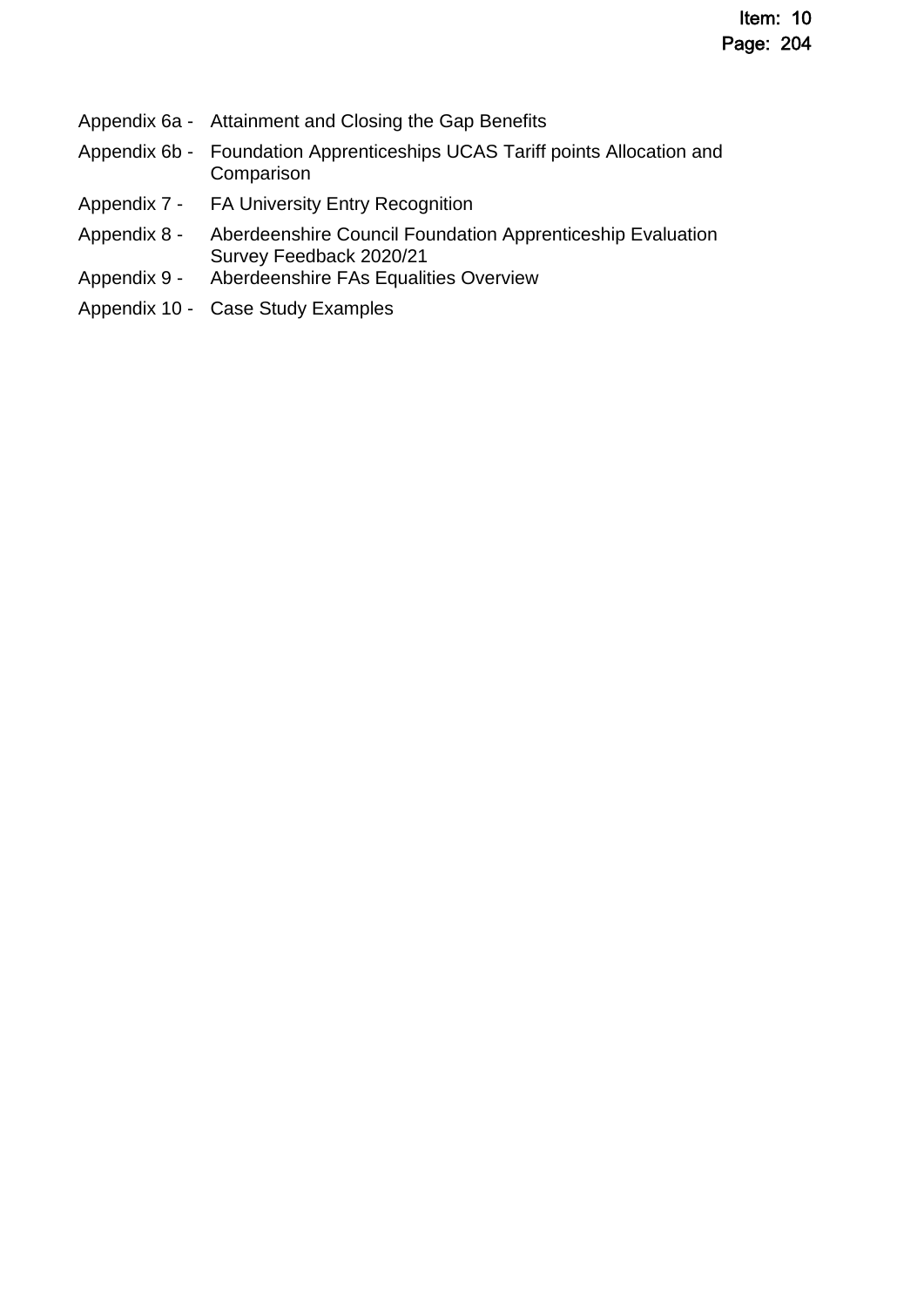# Aberdeenshire Council .

# Integrated Impact Assessment.

# Update on Developing the Young Workforce - Foundation Apprenticeships in Aberdeenshire **Schools**

| Assessment ID                 | IIA-000509                                                      |
|-------------------------------|-----------------------------------------------------------------|
| <b>Lead Author</b>            | <b>Andrew Ritchie</b>                                           |
| <b>Additional Authors</b>     | Allan Bell                                                      |
| <b>Service Reviewers</b>      | Mary O'Brien                                                    |
| <b>Subject Matter Experts</b> | Suzanne Rhind, Susan Forbes, Jane Wilkinson, Christine McLennan |
| Approved By                   | <b>Vincent Docherty</b>                                         |
| Approved On                   | Thursday March 03, 2022                                         |
| <b>Publication Date</b>       | Thursday March 03, 2022                                         |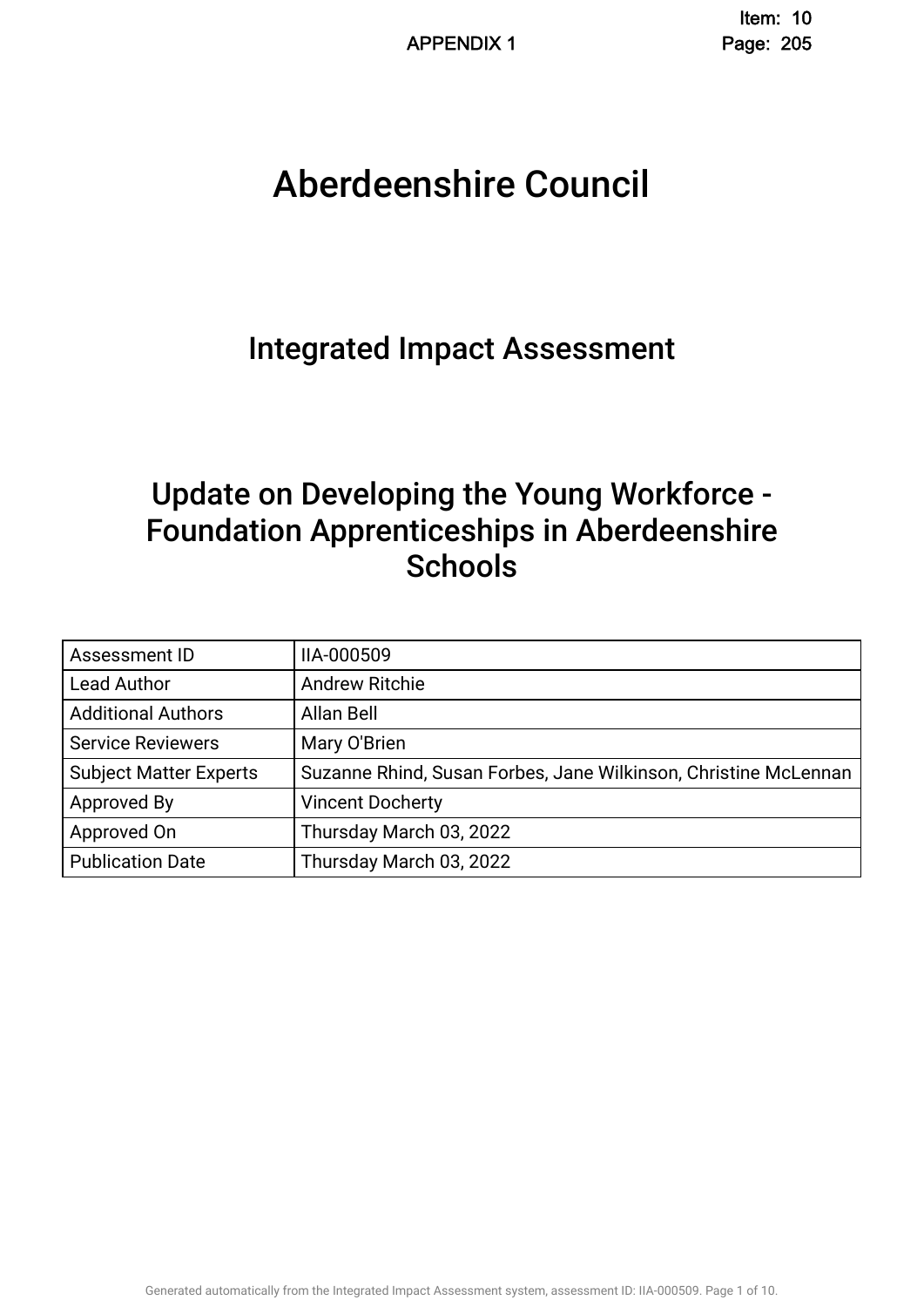# 1. Overview.

This document has been generated from information entered into the Integrated Impact Assessment system.

To provide the Education and Children's Services Committee with an update on progress made with the Developing the Young Workforce (DYW) agenda through Foundation Apprenticeships (FAs) in Aberdeenshire Schools in the last year.

The FA programme is helping to support young people at risk of disengaging from education. As well as this we are developing a FA Equalities Policy which will have plans to promote career options through FAs. As required by SDS, this will actively target those who are care experienced and identifed equalities groups such as gender, ethnic minority groups other than white, young people with disabilities and care leavers. An Equalities overview of the 2019-21 FA cohorts is provided to the ECS Committee annually. As a Council, we consider all the protected characteristics, not only the groups identifed by SDS and, therefore, our FA Equalities plan will reflect this.

An Equality Impact Assessment was carried out and presented to the Committee at its meeting in March 2019. FA March 2019 Report Link It identifed that there is a positive impact on groups with protected characteristics. The development of FAs in Aberdeenshire secondary schools will help identifed 'at risk' groups as outlined in the Developing the Young Workforce Programme, including support for young people at risk of disengaging from education including those who are care experienced.

During screening 7 of 10 questions indicated that detailed assessments were required, the screening questions and their answers are listed in the next section. This led to 4 out of 5 detailed impact assessments being completed. The assessments required are:

- Childrens' Rights and Wellbeing
- Equalities and Fairer Scotland Duty
- Health Inequalities
- Town Centres First

In total there are 7 positive impacts as part of this activity. There are 0 negative impacts, all impacts have been mitigated.

A detailed action plan with 1 points has been provided.

This assessment has been approved by vincent.docherty@aberdeenshire.gov.uk.

The remainder of this document sets out the details of all completed impact assessments.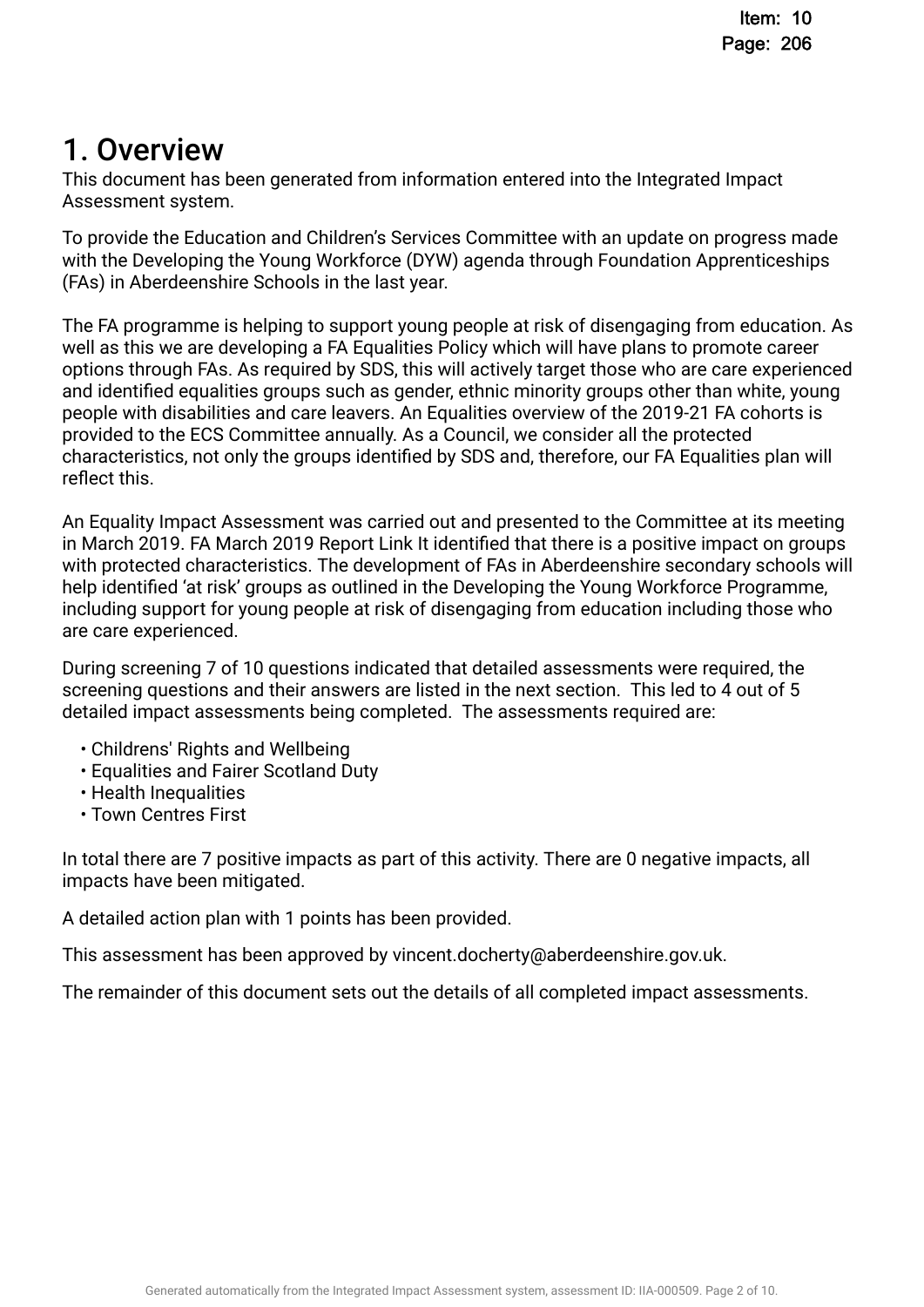# 2. Screening

| Could your activity / proposal / policy cause an impact in one (or more) of the<br>identified town centres?                                                                                           | Yes            |
|-------------------------------------------------------------------------------------------------------------------------------------------------------------------------------------------------------|----------------|
| Would this activity / proposal / policy have consequences for the health and<br>wellbeing of the population in the affected communities?                                                              | <b>Yes</b>     |
| Does the activity / proposal / policy have the potential to affect greenhouse gas<br>emissions (CO2e) in the Council or community and / or the procurement, use or<br>disposal of physical resources? | No             |
| Does the activity / proposal / policy have the potential to affect the resilience to<br>extreme weather events and/or a changing climate of Aberdeenshire Council or<br>community?                    | N <sub>o</sub> |
| Does the activity / proposal / policy have the potential to affect the<br>environment, wildlife or biodiversity?                                                                                      | No             |
| Does the activity / proposal / policy have an impact on people and / or groups<br>with protected characteristics?                                                                                     | Yes            |
| Is this activity / proposal / policy of strategic importance for the council?                                                                                                                         | Yes            |
| Does this activity / proposal / policy reduce inequality of outcome?                                                                                                                                  | Yes            |
| Does this activity / proposal / policy have an impact on children / young<br>people's rights?                                                                                                         | Yes            |
| Does this activity / proposal / policy have an impact on children / young<br>people's wellbeing?                                                                                                      | Yes            |
|                                                                                                                                                                                                       |                |

# 3. Impact Assessments

| No Negative Impacts Identified |
|--------------------------------|
| <b>Not Required</b>            |
| No Negative Impacts Identified |
| No Negative Impacts Identified |
| No Negative Impacts Identified |
|                                |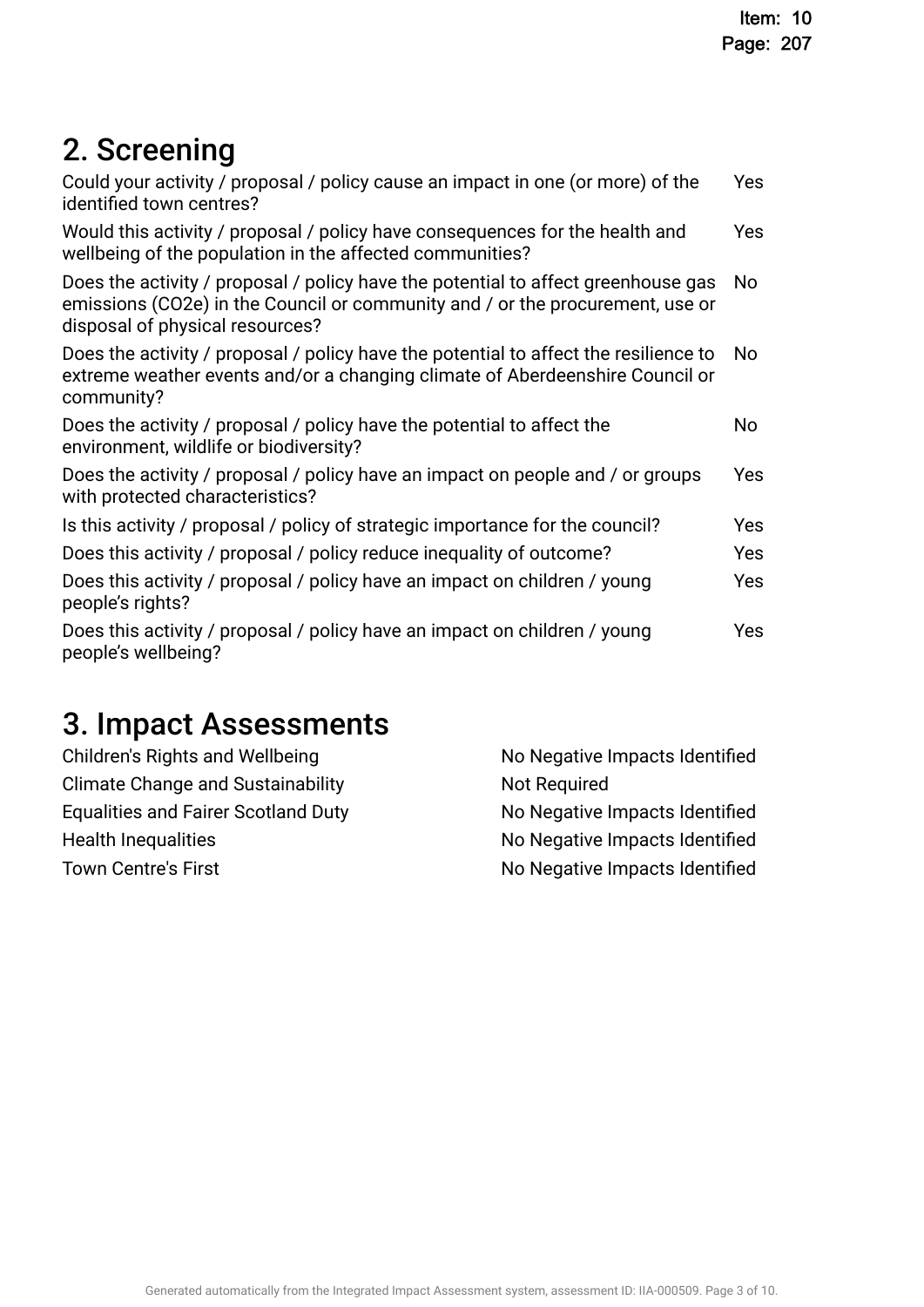# 4. Childrens' Rights and Wellbeing Impact Assessment

# 4.1. Wellbeing Indicators

| Indicator       | <b>Positive</b> | <b>Neutral</b> | <b>Negative</b> | Unknown |
|-----------------|-----------------|----------------|-----------------|---------|
| <b>Safe</b>     |                 | Yes            |                 |         |
| <b>Healthy</b>  |                 | Yes            |                 |         |
| Achieving       | Yes             |                |                 |         |
| <b>Nurtured</b> |                 | Yes            |                 |         |
| <b>Active</b>   |                 | Yes            |                 |         |
| Respected       |                 | Yes            |                 |         |
| Responsible     | Yes             |                |                 |         |
| Included        |                 | Yes            |                 |         |

## 4.2. Rights Indicators

| <b>UNCRC Indicators</b> | Article 2 - Non-discrimination                                            |
|-------------------------|---------------------------------------------------------------------------|
|                         | upheld by this activity / $\vert$ Article 3 - Best interests of the child |
| proposal / policy       | Article 4 - Protection of rights                                          |
|                         | Article 5 - Parental guidance and a child's evolving capacities           |
|                         | Article 6 - Life, survival and development                                |
|                         | Article 12 - Respect for the views of the child                           |
|                         | Article 13 - Freedom of expression                                        |
|                         | Article 14 - Freedom of thought, conscience and religion                  |
|                         | Article 17 - Access to information; mass media                            |
|                         | Article 23 - Children with disabilities                                   |
|                         | Article 28 - Right to education                                           |
|                         | Article 29 - Goals of education                                           |
|                         | Article 30 - Children of minorities / indigenous groups                   |

### 4.3. Positive Impacts

| Impact Area | Impact                                                                       |
|-------------|------------------------------------------------------------------------------|
| Achieving   | Increased opportunities and improved attainment outcomes for<br>young people |
| Responsible | Improved outcomes and opportunities.                                         |

### 4.4. Evidence

| <b>Type</b> | <b>Source</b>                                                                                                                                      | It says?                                                                       | It Means?                                                                                                    |
|-------------|----------------------------------------------------------------------------------------------------------------------------------------------------|--------------------------------------------------------------------------------|--------------------------------------------------------------------------------------------------------------|
|             | Internal Data   FA Pupil Data<br>including Insight<br>attainment, SDS<br>hub data and<br>stakeholder<br>surveys and<br>equality<br>monitoring data | We are effectively delivering<br>in relation to identified<br>characteristics. | The FA programme is clearly<br>helping to support the<br>equalities agenda and<br>outcomes for young people. |

Generated automatically from the Integrated Impact Assessment system, assessment ID: IIA-000509. Page 4 of 10.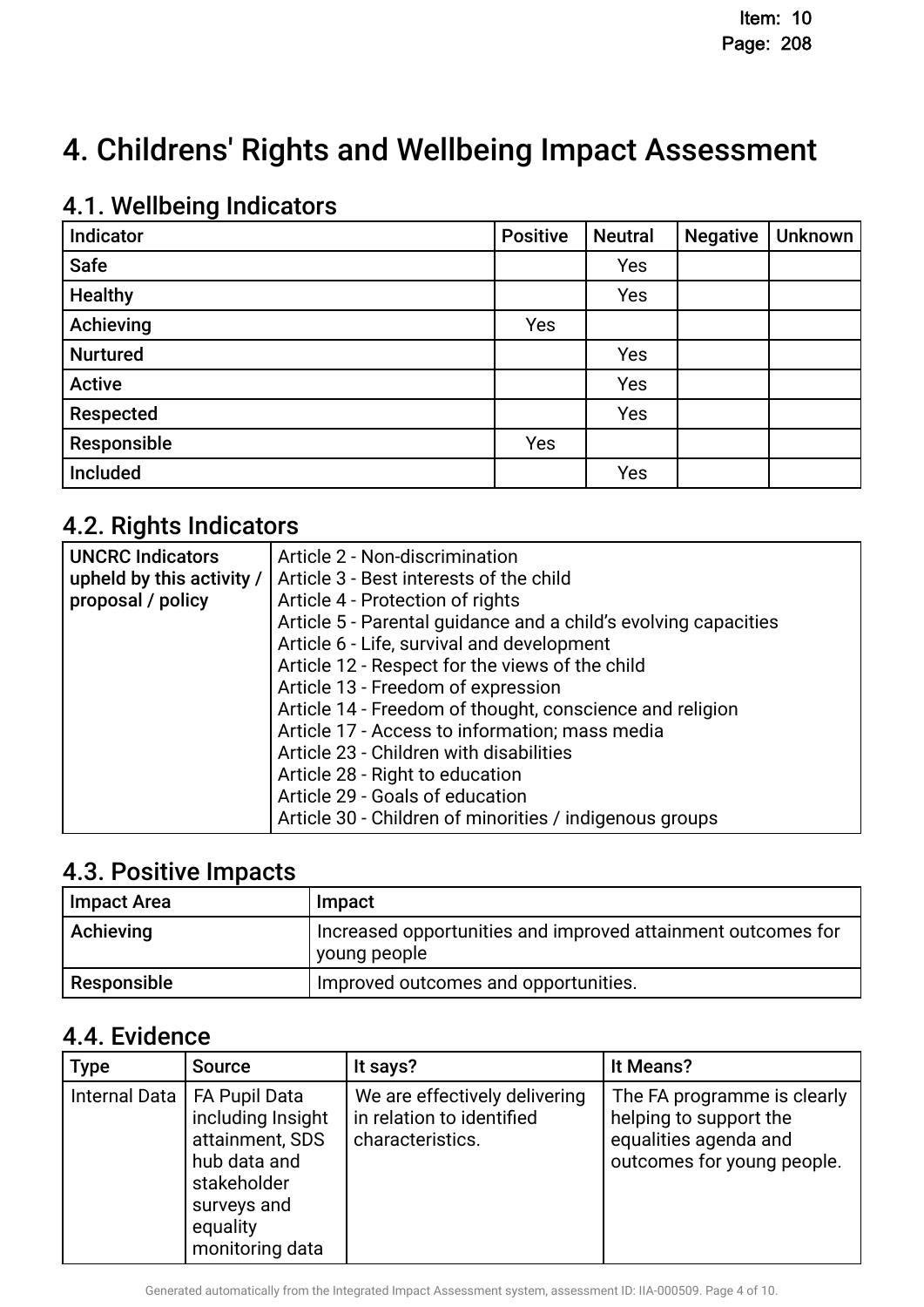## 4.5. Accounting for the Views of Children and Young People.

All FAs are formally surveyed and responses from students have been incorporated into strategic planning and development.

# 4.6. Promoting the Wellbeing of Children and Young People.

The development of Foundation Apprenticeships supports their wellbeing by provision of increased opportunities, raising attainment and improving positive destinations for young people.

# 4.7. Upholding Children and Young People's Rights.

The development of Foundation Apprenticeships upholds their rights by provision of increased opportunities, raising attainment and improving positive destinations for young people.

## 4.8. Overall Outcome.

No Negative Impacts Identifed.

Based on agreed Council performance indicators through the Pentana system, feedback from stakeholders (including young people and parents), SDS regional data and school Insight attainment data.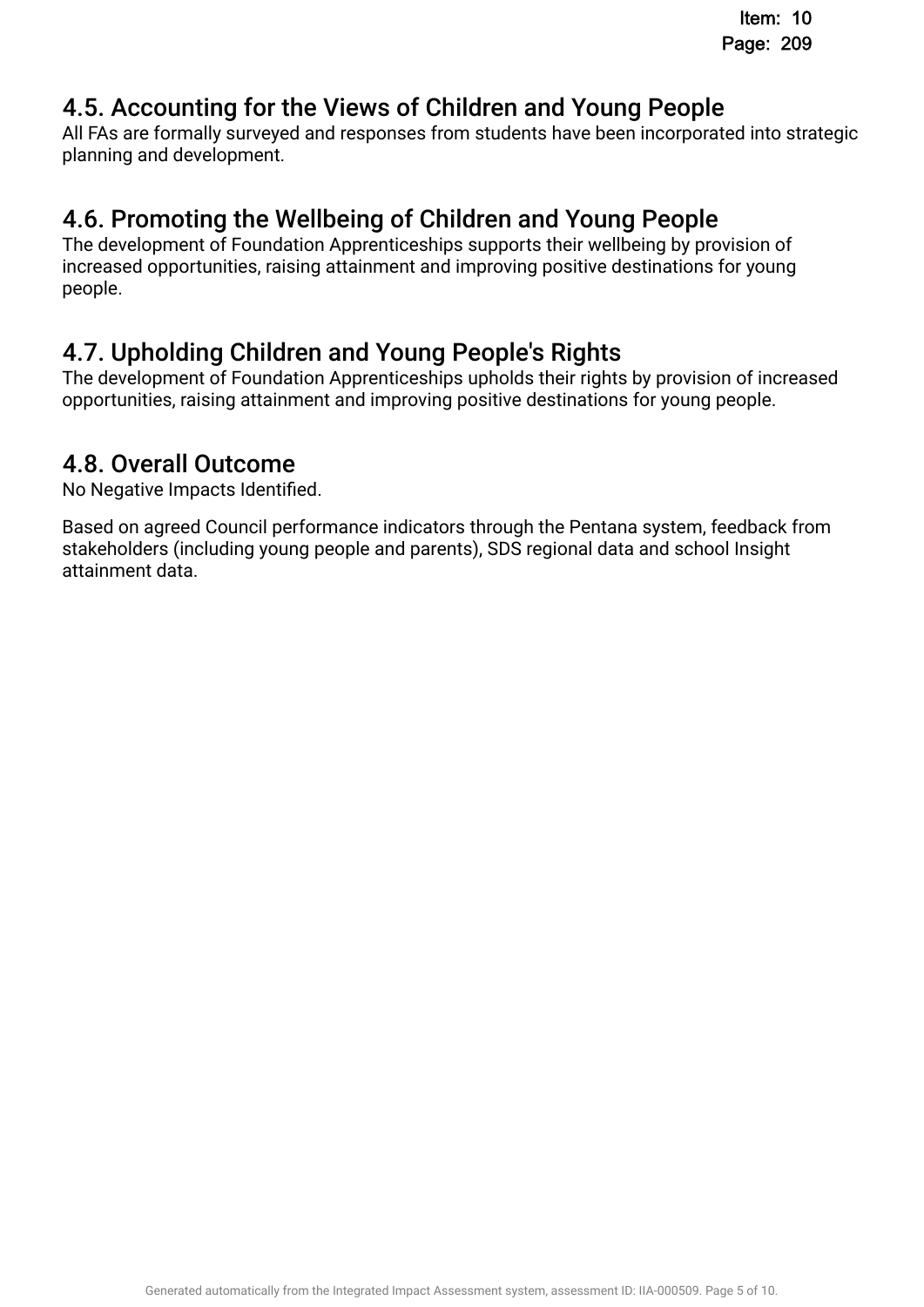# 5. Equalities and Fairer Scotland Duty Impact **Assessment**

## 5.1. Protected Groups

| Indicator                            | <b>Positive</b> | <b>Neutral</b> | <b>Negative</b> | <b>Unknown</b> |
|--------------------------------------|-----------------|----------------|-----------------|----------------|
| Age (Younger)                        | Yes             |                |                 |                |
| Age (Older)                          |                 | Yes            |                 |                |
| <b>Disability</b>                    |                 | Yes            |                 |                |
| Race                                 | Yes             |                |                 |                |
| <b>Religion or Belief</b>            |                 | Yes            |                 |                |
| <b>Sex</b>                           | Yes             |                |                 |                |
| <b>Pregnancy and Maternity</b>       |                 | Yes            |                 |                |
| <b>Sexual Orientation</b>            |                 | Yes            |                 |                |
| <b>Gender Reassignment</b>           |                 | Yes            |                 |                |
| <b>Marriage or Civil Partnership</b> |                 | Yes            |                 |                |

## 5.2. Socio-economic Groups

| Indicator                   | <b>Positive</b> | <b>Neutral</b> | <b>Negative</b> | Unknown |
|-----------------------------|-----------------|----------------|-----------------|---------|
| Low income                  |                 | Yes            |                 |         |
| Low wealth                  |                 | Yes            |                 |         |
| <b>Material deprivation</b> |                 | Yes            |                 |         |
| Area deprivation            |                 | Yes            |                 |         |
| Socioeconomic background    |                 | Yes            |                 |         |

# 5.3. Positive Impacts

| <b>Impact Area</b> | Impact                                                             |
|--------------------|--------------------------------------------------------------------|
| Age (Younger)      | Increased opportunities and improved outcomes for young<br>people. |
| Age (Younger)      | Increased opportunities and improved outcomes for young<br>people. |
| Race               | Increased opportunities and improved outcomes for young<br>people. |
| <b>Sex</b>         | Increased opportunities and improved outcomes for young<br>people. |
| <b>Sex</b>         | Increased opportunities and improved outcomes for young<br>people. |

### 5.4. Evidence

| $\sim$<br><b>VDP</b><br>IITCA<br>$  -$<br>$\sim$<br>. Me'<br>115.<br>.<br>_____ |
|---------------------------------------------------------------------------------|
|---------------------------------------------------------------------------------|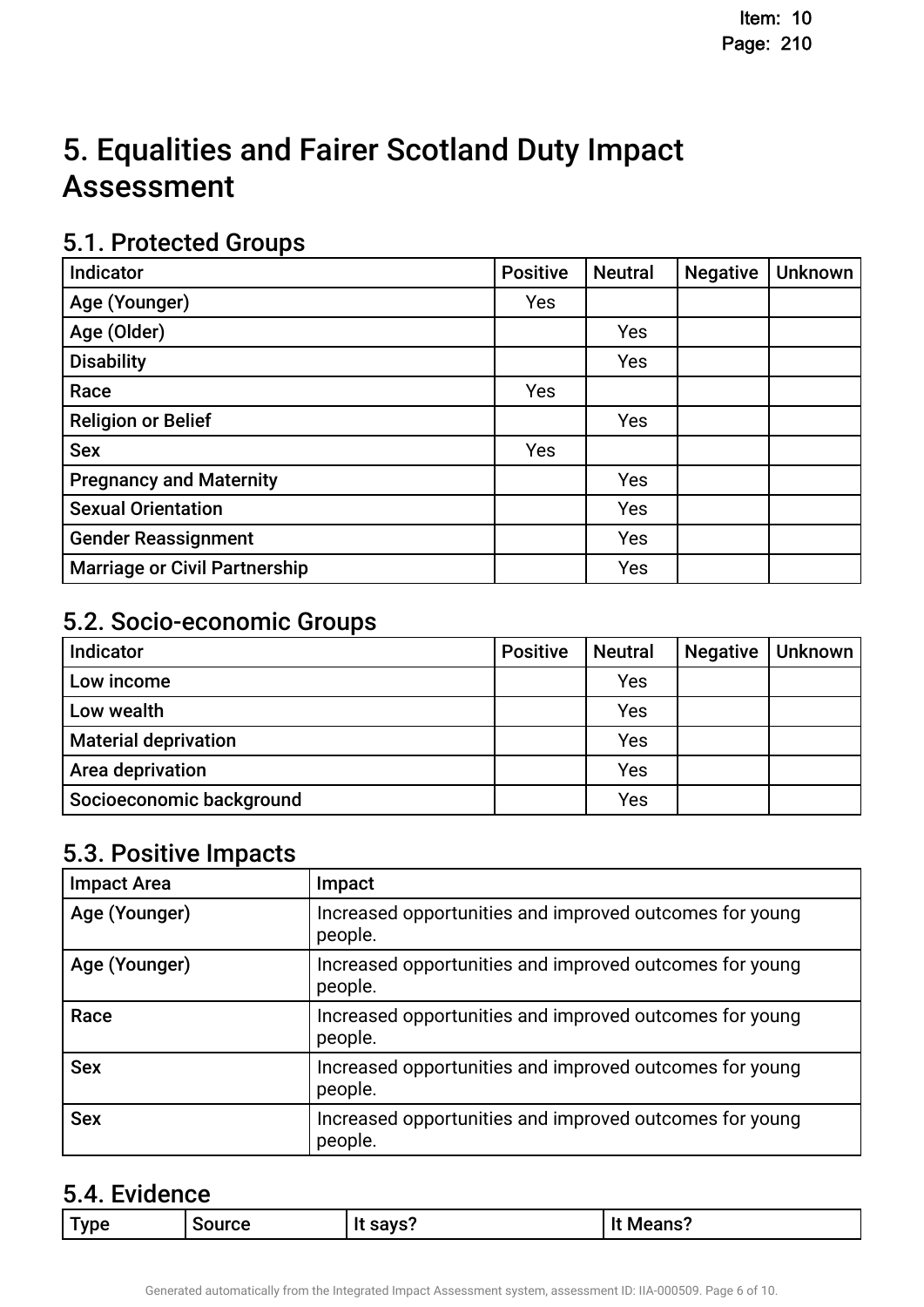| <b>Type</b>          | <b>Source</b>                                                                                                                                   | It says?                                                                                   | It Means?                                                                                  |
|----------------------|-------------------------------------------------------------------------------------------------------------------------------------------------|--------------------------------------------------------------------------------------------|--------------------------------------------------------------------------------------------|
| <b>Internal Data</b> | Stakeholder<br>surveys,<br>equalities<br>monitoring data,<br>key performance<br>indicators, SDS<br>hub data, Insight<br>attainment<br>analysis. | Indicates that the FA<br>programme is delivering<br>improved outcomes for<br>young people. | Indicates that the FA<br>programme is delivering<br>improved outcomes for<br>young people. |
| <b>Internal Data</b> | Stakeholder<br>survey feedback,<br>SDS hub data,<br>school<br>attainment<br>Insight data.                                                       | Increased opportunities and<br>improved outcomes for<br>young people.                      | Increased opportunities and<br>improved outcomes for<br>young people.                      |

### 5.5. Engagement with affected groups.

Stakeholder questionnaires and focus group feedback.

### 5.6. Ensuring engagement with protected groups.

Stakeholder questionnaires and focus group feedback.

### 5.7. Evidence of engagement.

Stakeholder questionnaires and focus group feedback.

### 5.8. Overall Outcome.

No Negative Impacts Identifed.

Increased opportunities and improved outcomes for young people.

### 5.9. Improving Relations

N/a

### 5.10. Opportunities of Equality.

Improving performance outcomes and targeted opportunities.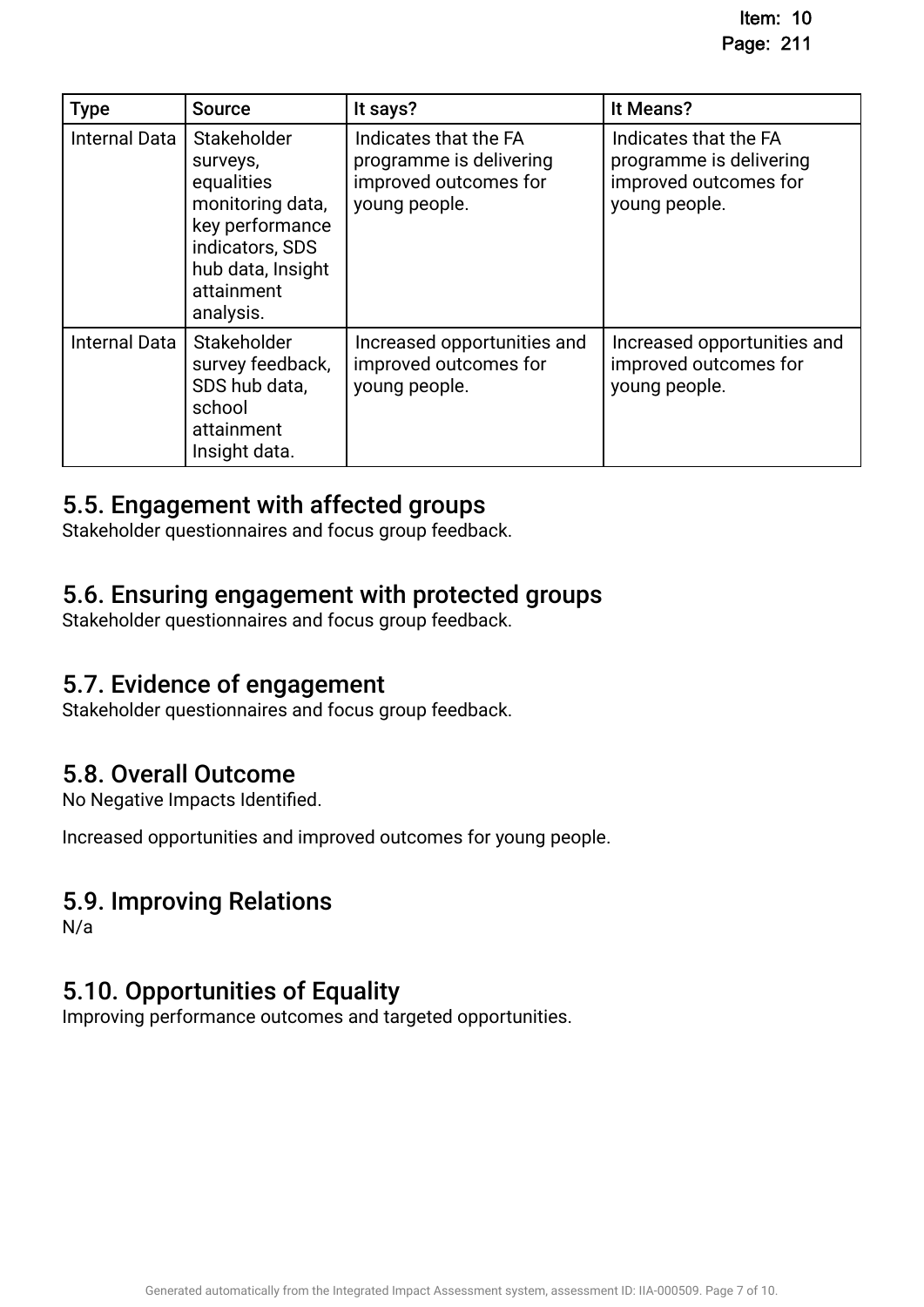# 6. Health Inequalities Impact Assessment

# 6.1. Health Behaviours

| Indicator                             | <b>Positive</b> | <b>Neutral</b> | <b>Negative</b> | <b>Unknown</b> |
|---------------------------------------|-----------------|----------------|-----------------|----------------|
| <b>Healthy eating</b>                 |                 | Yes            |                 |                |
| <b>Exercise and physical activity</b> |                 | Yes            |                 |                |
| Substance use - tobacco               |                 | Yes            |                 |                |
| Substance use - alcohol               |                 | Yes            |                 |                |
| Substance use $-$ drugs               |                 | Yes            |                 |                |
| <b>Mental health</b>                  |                 | Yes            |                 |                |

### 6.2. Evidence

| <b>Type</b>   | <b>Source</b>                                                                                                                   | It says?                                                              | It Means?                                                             |
|---------------|---------------------------------------------------------------------------------------------------------------------------------|-----------------------------------------------------------------------|-----------------------------------------------------------------------|
| Internal Data | l Stakeholder<br>survey feedback,<br>SDS hub data,<br>schools<br>attainment<br>Insight data and<br>equality<br>monitoring data. | Increased opportunities and<br>improved outcomes for<br>young people. | Increased opportunities and<br>improved outcomes for<br>young people. |

### 6.3. Overall Outcome.

No Negative Impacts Identifed.

Increased opportunities and improved outcomes for young people.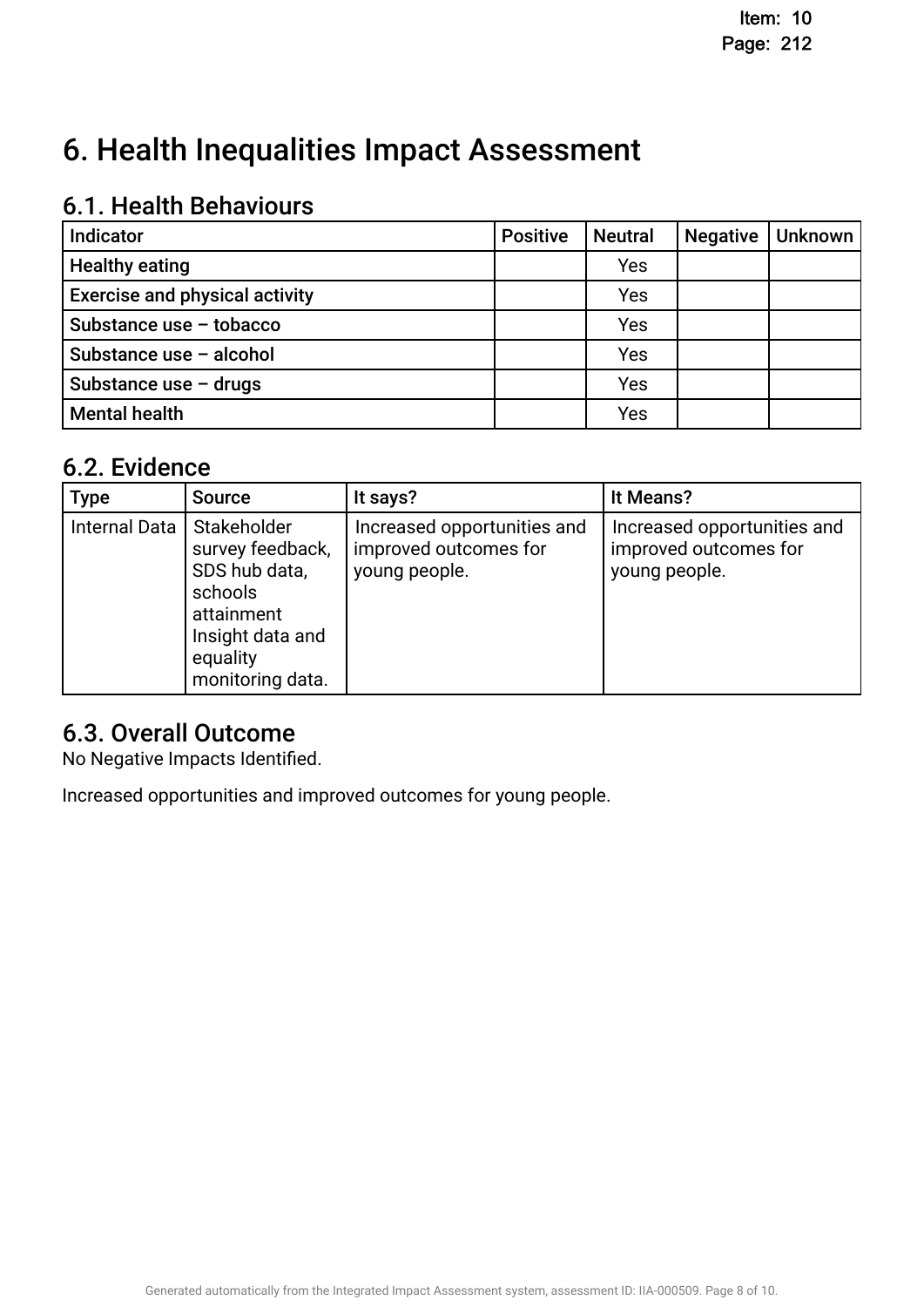# 7. Town Centre's First Impact Assessment

## 7.1. Local Factors

| Indicator                             | <b>Positive</b> | <b>Neutral</b> | <b>Negative</b> | <b>Unknown</b> |
|---------------------------------------|-----------------|----------------|-----------------|----------------|
| <b>Town centre assets</b>             |                 | Yes            |                 |                |
| Footfall                              |                 | Yes            |                 |                |
| <b>Changes to road layouts</b>        |                 | Yes            |                 |                |
| <b>Parking</b>                        |                 | Yes            |                 |                |
| Infrastructure changes                |                 | Yes            |                 |                |
| Aesthetics of the town centre         |                 | Yes            |                 |                |
| <b>Tourism</b>                        |                 | Yes            |                 |                |
| <b>Public safety</b>                  |                 | Yes            |                 |                |
| <b>Town centre business</b>           |                 | Yes            |                 |                |
| <b>Cultural heritage and identity</b> |                 | Yes            |                 |                |
| Social and cultural aspects           |                 | Yes            |                 |                |

## 7.2. Evidence

| <b>Type</b>                 | <b>Source</b>                                                              | It says?                                                                        | It Means?                                                                       |
|-----------------------------|----------------------------------------------------------------------------|---------------------------------------------------------------------------------|---------------------------------------------------------------------------------|
| Internal Data   Stakeholder | survey feedback,<br>SDS hub data,<br>school<br>attainment<br>Insight data. | Providing increased<br>opportunities and improved<br>outcomes for young people. | Providing increased<br>opportunities and improved<br>outcomes for young people. |

## 7.3. Overall Outcome

No Negative Impacts Identifed.

Based on quality assurance data, including stakeholder feedback survey, schools attainment Insight data, SDS hub data.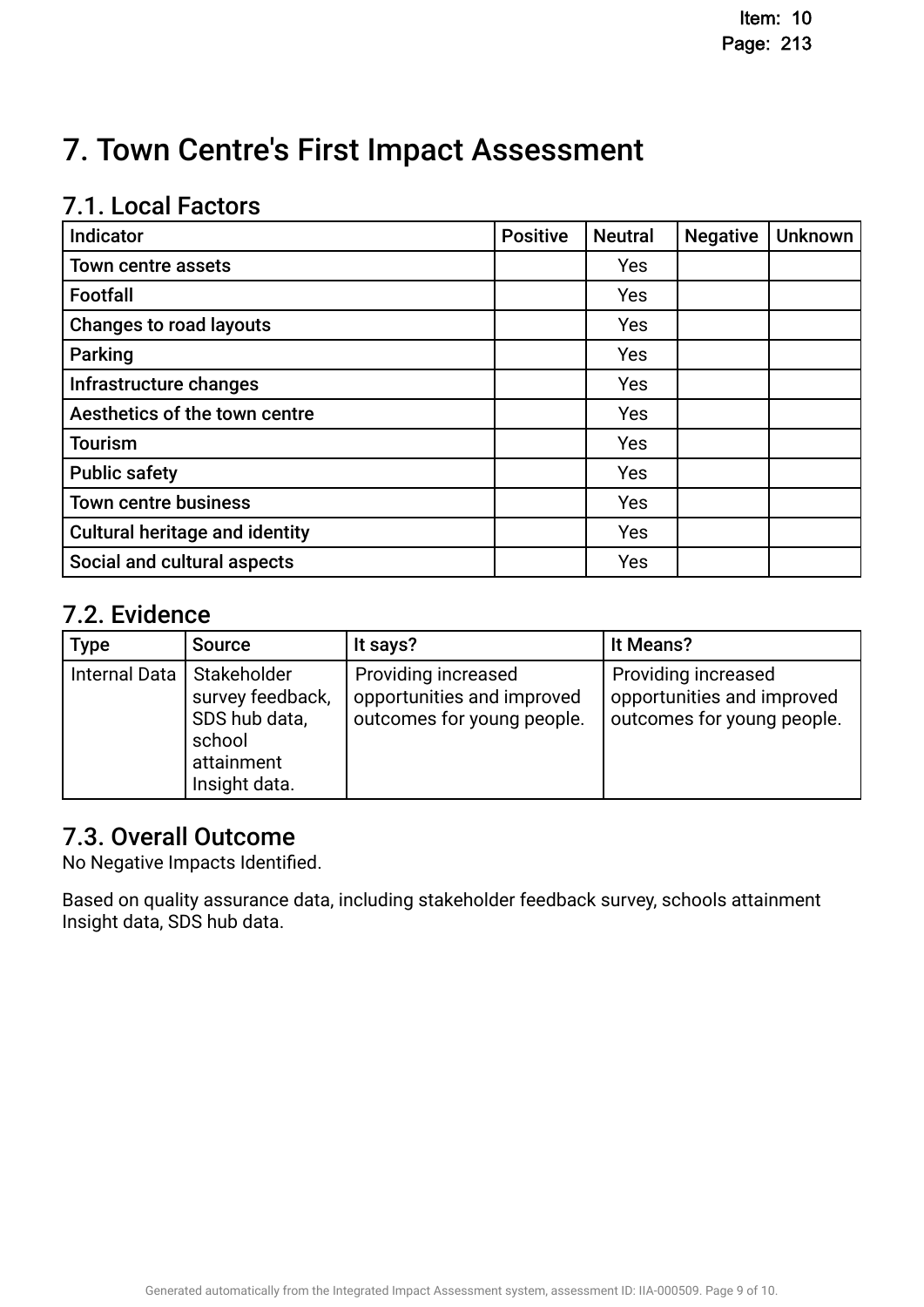# 8. Action Plan.

| <b>Planned Action</b>       | <b>Details</b>                         |                                          |
|-----------------------------|----------------------------------------|------------------------------------------|
| Development and maintenance | <b>Lead Officer</b>                    | <b>Andrew Ritchie</b>                    |
| of FA Equalities Plan.      | <b>Repeating Activity</b>              | No.                                      |
|                             | <b>Planned Start</b>                   | Tuesday June 01, 2021                    |
|                             | <b>Planned Finish</b>                  | Friday July 01, 2022                     |
|                             | <b>Expected</b><br><b>Outcome</b>      | Improved outcomes for young people.      |
|                             | <b>Resource</b><br><b>Implications</b> | Provided from within existing resources. |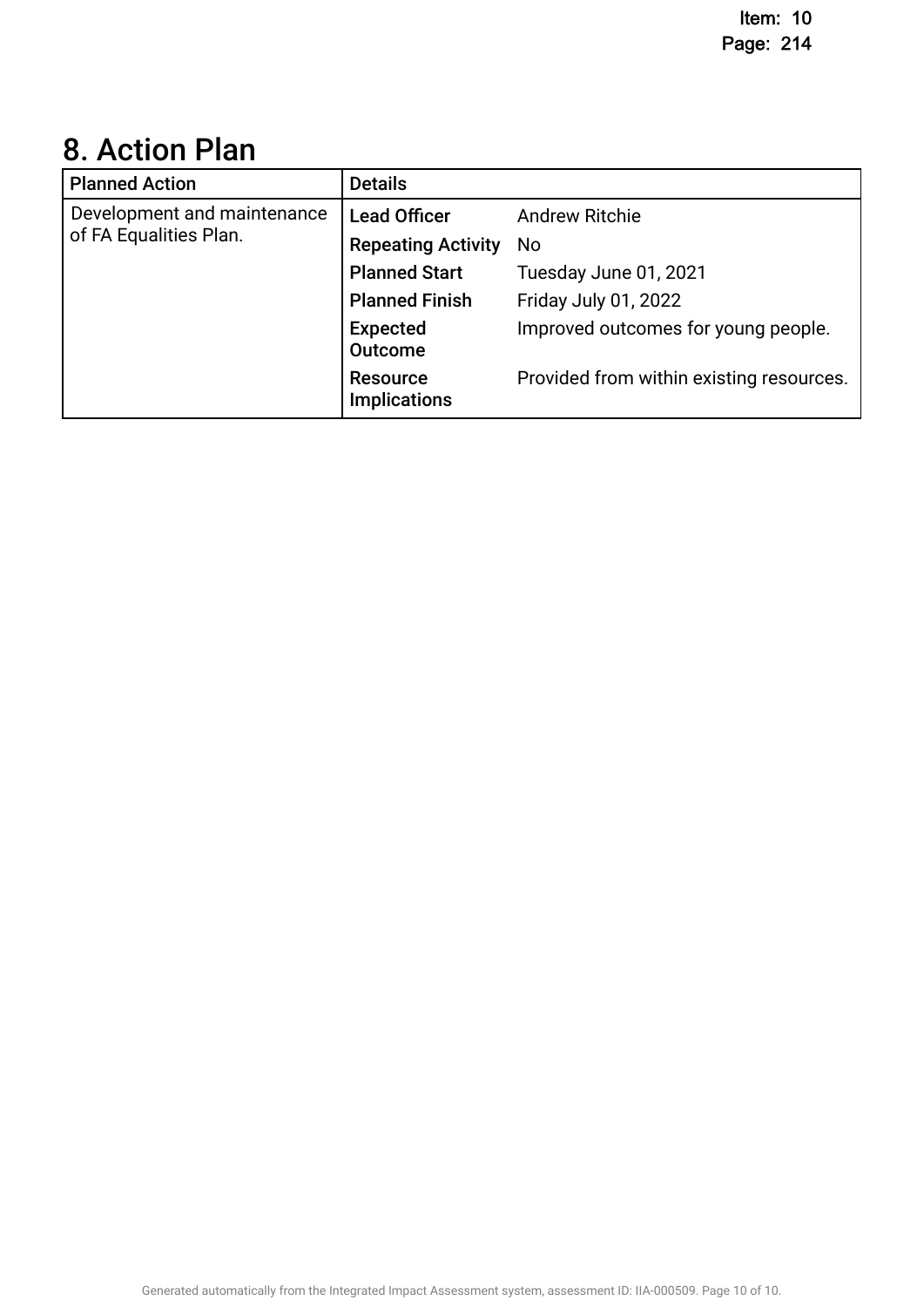### **Appendix 2 - An overview of the Aims, Key Features, Outcomes & Key Strengths of the Aberdeenshire Council Foundation Apprenticeship Programme**

### **Core Aims of Foundation Apprenticeships in Aberdeenshire**

- Maximise the relevance of the curriculum to future working lives
- Maximise skills development
- Increase engagement and raise attainment
- Promote and deliver equity and equality of opportunity
- Maximise the personalised approach to learning
- Increase partnership working
- Provide opportunities which clearly prepare young people to take advantage of Labour Market trends to support economic growth of the North East and the wider Scottish economy.

### **Aberdeenshire Council Foundation Apprenticeship Delivery – Key Features**

- Lead provider of FAs from session 2019-20
- FA Programme and delivery lead and managed by central FA Team
- Partnership –Pupils, Parents, Schools, Employers, Providers, SDS, FA Team
- [Parity of esteem](https://www.skillsdevelopmentscotland.co.uk/media/46393/foundation-apprenticeship-to-degree-opportunity-march2021-1.pdf) with the Higher/Senior Phase courses
- Equity and equality of opportunity Universal offer open to all pupils
- 1-Year model (Engineering 2-Year)
- $\bullet$  In school delivery FAs timetabled as any other senior phase course
- Delivery by own staff & partner providers
- Meta-skills development
- Robust and systematic self -evaluation processes
- Workforce development identified as a [Best Value Audit of Aberdeenshire](https://www.audit-scotland.gov.uk/uploads/docs/report/2020/bv_201022_aberdeenshire.pdf)  [Council Case Study \(Items 75 & 76\)](https://www.audit-scotland.gov.uk/uploads/docs/report/2020/bv_201022_aberdeenshire.pdf)
- [Aligned with Regional Economic and Skills Development Labour Market](https://www.skillsdevelopmentscotland.co.uk/media/47091/rsa-report-aberdeen-city-and-shire.pdf)  [Information,](https://www.skillsdevelopmentscotland.co.uk/media/47091/rsa-report-aberdeen-city-and-shire.pdf) [North East Economic Recovery and Skills Fund](https://www.skillsdevelopmentscotland.co.uk/news-events/2021/october/14m-programme-targets-new-jobs-and-economic-recovery-in-aberdeen-and-aberdeenshire/)[,](https://www.skillsdevelopmentscotland.co.uk/media/47091/rsa-report-aberdeen-city-and-shire.pdf) [ONE Key Sectors](https://www.opportunitynortheast.com/about)[,](https://www.skillsdevelopmentscotland.co.uk/media/47091/rsa-report-aberdeen-city-and-shire.pdf)  etc

### **Aberdeenshire Council Foundation Apprenticeship Programme Outcomes and Key Strengths**

- FA delivery growth and increased resourcing
- Enhanced curriculum opportunities
- Enhanced DYW and Work Based Learning outcomes
- Very successful FA retention
- Very positive full FA completion rates
- Improved Performance
- Raising Attainment and positive stakeholder feedback
- Increased pupil engagement and confidence
- Increase in Positive Destinations and enhanced career pathways
- Improved and enhanced Equity and Equalities performance
- Increased opportunities for all including targeted vulnerable groups
- Increased and enhanced partnership working
- Improved staffing and staff leadership development opportunities
- Stronger links with communities and key sectors to meet Labour Market projections
- Resilient and innovative project management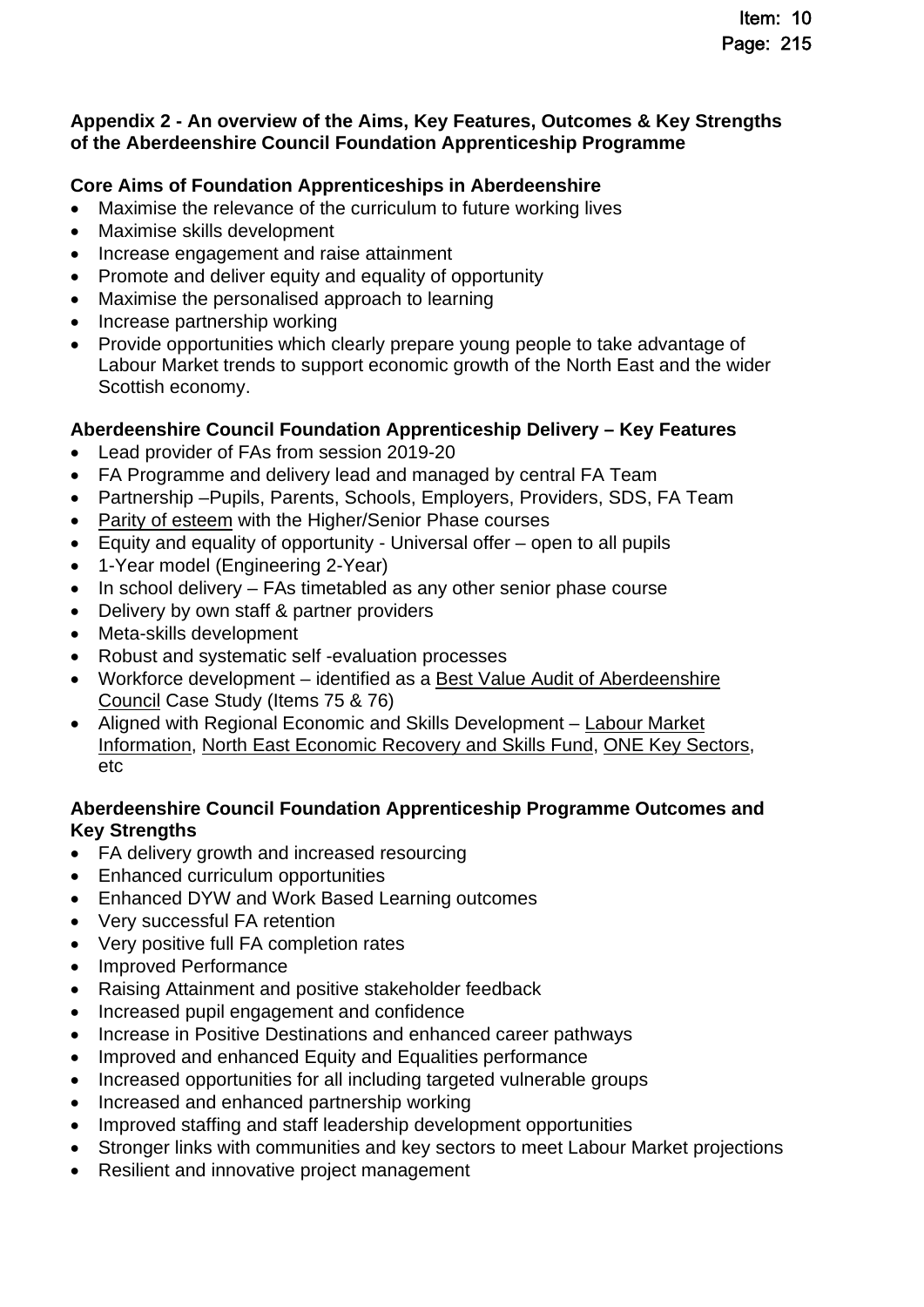### **Appendix 3 – Benefits of a Foundation Apprenticeship**

### **Benefits of Foundation Apprenticeships to Aberdeenshire Young People**

- **FA Pathways:** FAs enable a broad range of young people to gain SCQF level 6 qualifications through a work-based learning approach and access a range of positive post-school destinations and pathways to a future career including into employment, Modern Apprenticeships, Graduate Apprenticeships, College and University.
- **Parity of Esteem with Higher**: Pupils will increasingly leave school with a Nationals, Highers and Foundation Apprenticeships and will plan their next steps and career pathways using FAs
- **Attainment and Closing the Gap Benefits:** FAs as a senior phase option across all schools provide an opportunity to raise attainment and achievement across a wide range of young people.

### **Benefits to Young People**

- **Build confidence and engagement in their wider learning**: armed with new skills, an industry-recognised qualification and a track record of practical experience, pupils will have excellent options on completing a Foundation Apprenticeship. The FA increases relevance of core subjects
- **Enhances their potential**: Brings world of work closer, pupils widen their networks and gain the support from sponsoring employers.
- Pupils can go on to study for a degree or a diploma: Scottish universities and colleges view the Foundation Apprenticeship as the equivalent of a Higher.
- **More informed decision-making** about future pathways based on experience. **Encourages pupils to do something different** that could really make a difference to their career
- **Development of META skills & Career Management Skills**

### **Responding to employer demand**

- Foundation Apprenticeships offer the opportunity to enhance Scotland's work-based learning system and improve youth employment levels.
- Many employers don't feel that young people are sufficiently prepared when commencing a job post education. Foundation Apprenticeships can foster **stronger links between employers and education,** helping to ensure that local employers have the opportunity to play a more active role in developing the young workforce and shaping the next generation of talent.
- **Designed by employers**: Pupils and their parents can be sure that their Foundation Apprenticeship is helping them develop skills and knowledge that employers are looking for.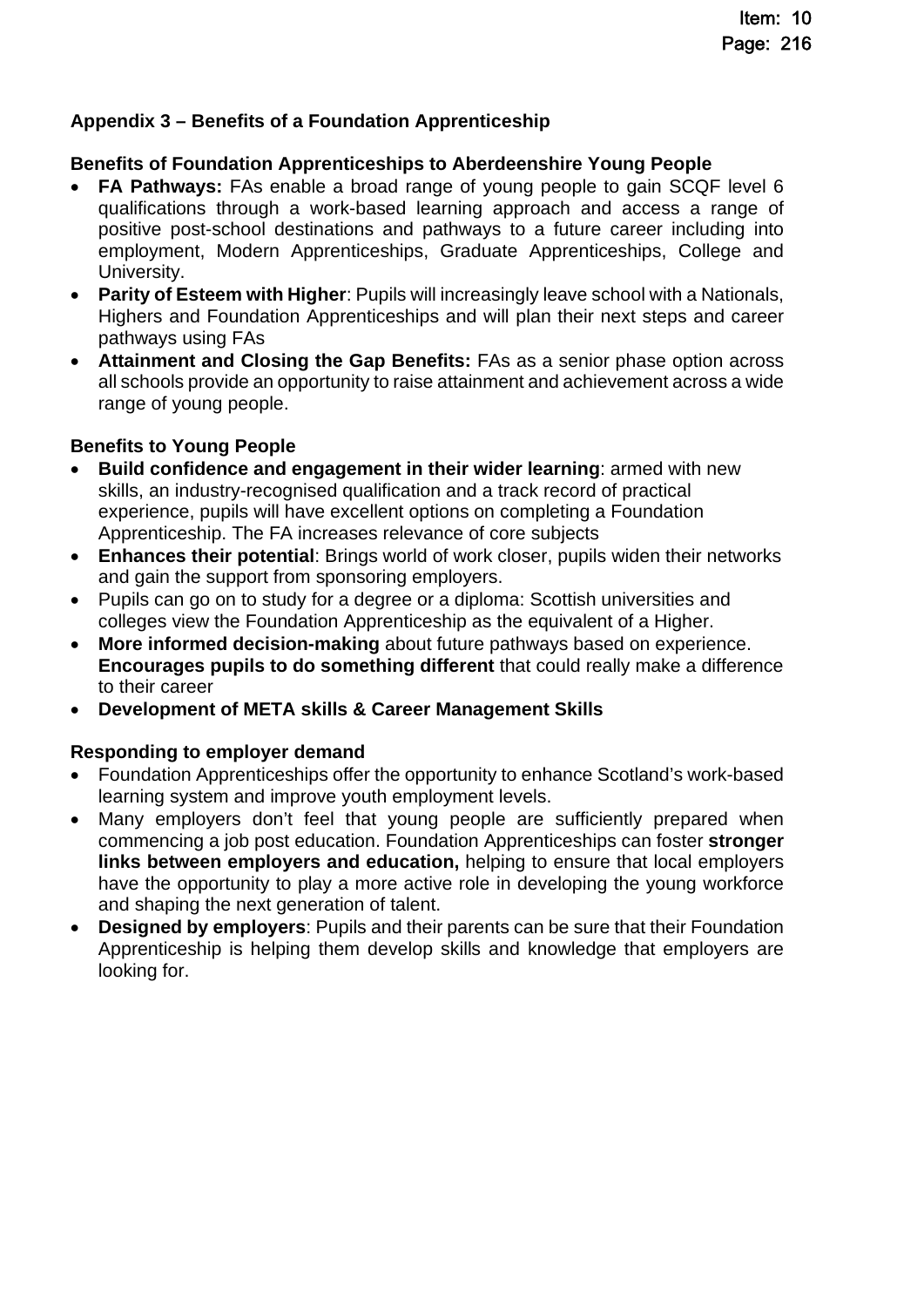### **Appendix 4 - SDS National Survey of Foundation Apprentices – Key Results**

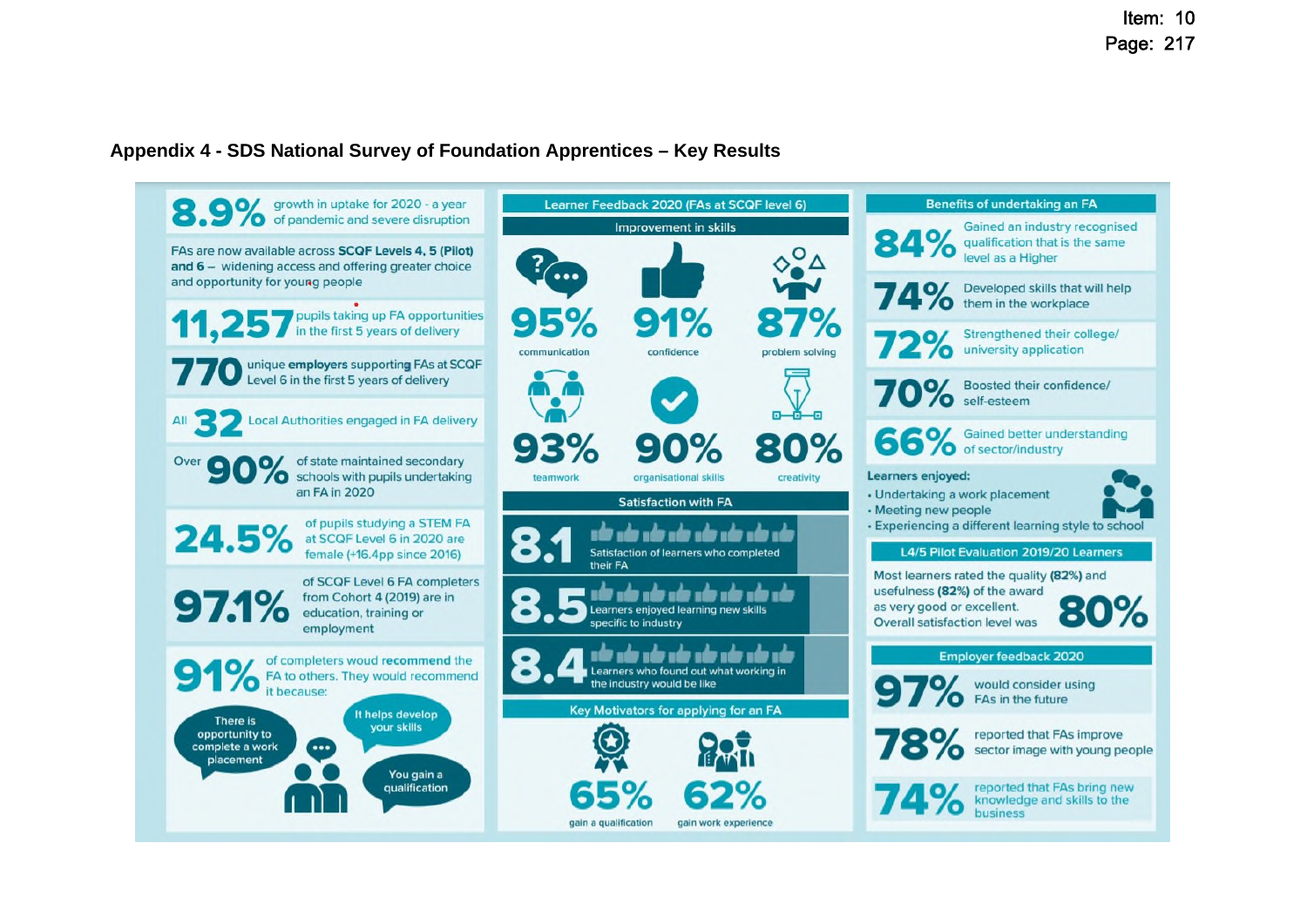### **Appendix 5 - Performance Framework and data for Aberdeenshire Foundation Apprenticeships - FA Project Measures 2019-21**

|     | <b>FA Performance Measure</b>                                                                                                                                                                    | 2019-20                                    | 2020-<br>21 |
|-----|--------------------------------------------------------------------------------------------------------------------------------------------------------------------------------------------------|--------------------------------------------|-------------|
| 1.1 | Number of FA entries across Aberdeenshire (Aberdeenshire managed<br>scheme)                                                                                                                      | 208                                        | 324         |
| 1.1 | Number of FA entries across Aberdeenshire (All)                                                                                                                                                  | 319                                        | 367         |
| 1.3 | Percentage of students entered for FAs (Aberdeenshire managed scheme)                                                                                                                            | 5.7%                                       | 8.6%        |
| 1.3 | Percentage of students entered for FAs (All)                                                                                                                                                     | 8.8%                                       | 9.7%        |
| 1.4 | Percentage of schools with students entered for FAs (Aberdeenshire<br>managed scheme)                                                                                                            | 64.7%                                      | 82.4%       |
| 1.4 | Percentage of schools with students entered for FAs (All)                                                                                                                                        | 100.0%                                     | 100.0%      |
| 1.5 | Percentage of schools where % students entered for FAs exceeds 7%<br>(Aberdeenshire managed scheme)                                                                                              | 45.5%                                      | 71.4%       |
| 1.5 | Percentage of schools where % students entered for FAs exceeds 10%<br>(Aberdeenshire managed scheme)                                                                                             | 36.4%                                      | 57.1%       |
| 1.5 | Percentage of schools where % students entered for FAs exceeds 15%<br>(Aberdeenshire managed scheme)                                                                                             | 18.2%                                      | 28.6%       |
| 1.5 | Percentage of schools where % students entered for FAs exceeds 7% (All)                                                                                                                          | 47.1%                                      | 70.6%       |
| 1.5 | Percentage of schools where % students entered for FAs exceeds 10% (All)                                                                                                                         | 35.3%                                      | 47.1%       |
| 1.5 | Percentage of schools where % students entered for FAs exceeds 15% (All)                                                                                                                         | 17.6%                                      | 29.4%       |
| 2.1 | Percentage of FAs successfully completed across Aberdeenshire<br>(Aberdeenshire managed scheme)                                                                                                  | 86.1%                                      | 76.1%       |
| 2.1 | Percentage of FAs successfully completed across Aberdeenshire (All)                                                                                                                              | 80.3%                                      | $\star$     |
| 2.2 | Percentage retention rate of students originally entered for an FA<br>(Aberdeenshire managed scheme)                                                                                             | 91.8%                                      | 92.4%       |
| 2.3 | Percentage of Leavers (who successfully complete a FA) who secure a<br>positive initial post school destination                                                                                  | 98.1%                                      | $\star$     |
| 2.4 | Average Insight tariff points score of Leavers who successfully complete an<br>FA in relation to the average Insight tariff (Annual Pts)                                                         | +59%                                       | $\star$     |
| 2.4 | Average Insight tariff points score of Leavers who successfully complete an<br>FA in relation to the average Insight tariff (Cumulative Pts)                                                     | $+53%$                                     | $\star$     |
| 2.5 | The gap in Insight tariff points score of D1-4 student leavers compared with<br>D7-10 student leavers who successfully complete an FA in relation to the<br>gap for all leavers (annual pts)     | $-198FA$<br>students<br>$+231$ all<br>Lvrs | $\star$     |
| 2.5 | The gap in Insight tariff points score of D1-4 student leavers compared with<br>D7-10 student leavers who successfully complete an FA in relation to the<br>gap for all leavers (Cumulative pts) | $-24FA$<br>students<br>$+434$ all<br>Lvrs  | $\star$     |
| 2.6 | 2.6 Percentage of leavers attaining a vocational qualification at SCQF<br>Level 5 or better                                                                                                      | 29.0%                                      | $\star$     |
| 3.1 | Percentage of FA students reporting that being involved in a FA allowed<br>them to gain skills that will help them in the workplace                                                              | 73.9%                                      | 61.2%       |

\*data not yet available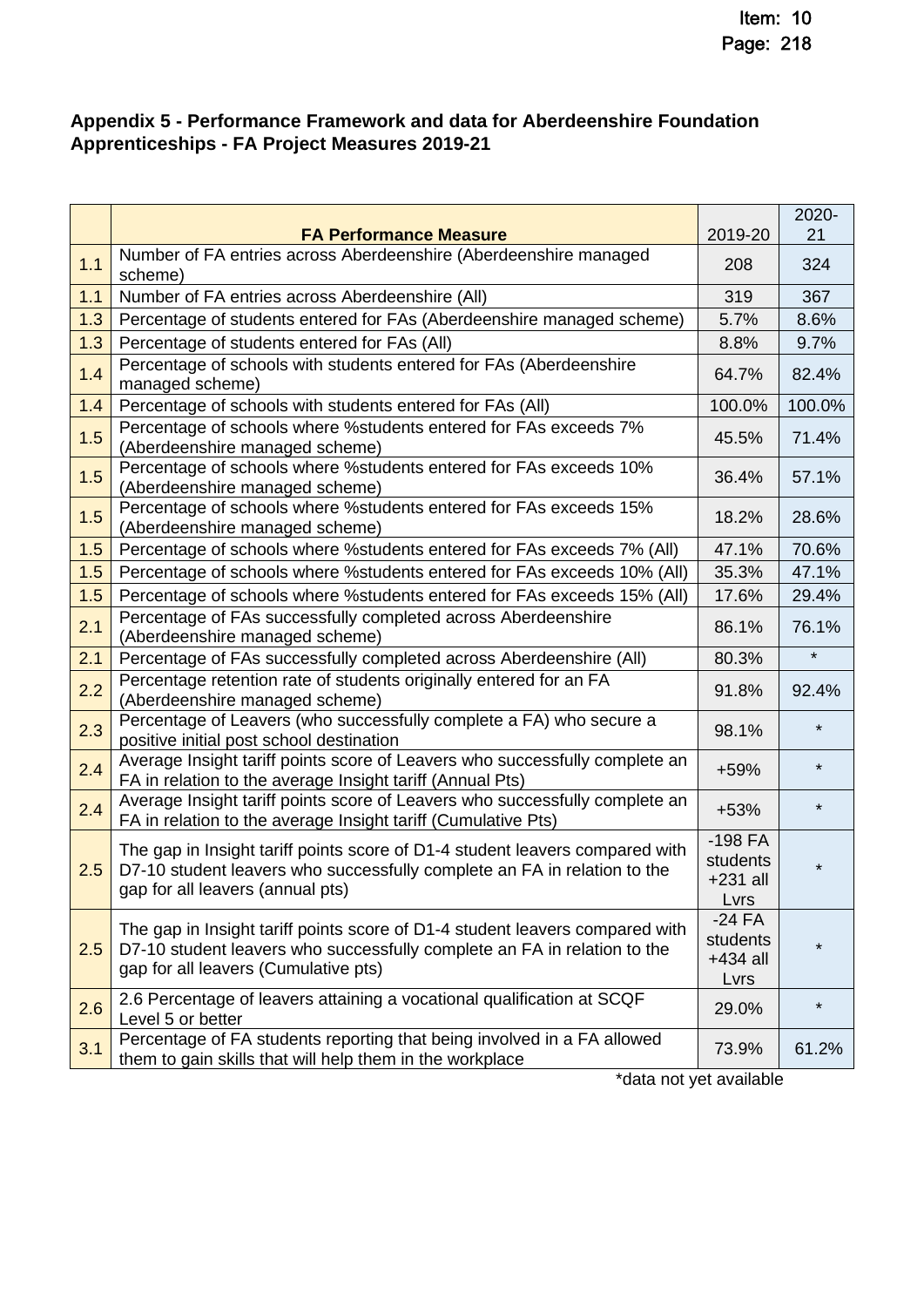|      |                                                                                                                                                                                                              | <b>Outcome</b><br>(2019-20) | <b>Target</b><br>$(2019-20)$ | Outcom<br>e (2020- |
|------|--------------------------------------------------------------------------------------------------------------------------------------------------------------------------------------------------------------|-----------------------------|------------------------------|--------------------|
| Code | <b>Description</b>                                                                                                                                                                                           |                             |                              | 21)                |
| 3.18 | Aberdeenshire: Number of young people<br>currently involved in Foundation Apprenticeship<br>(FA) programmes in Aberdeenshire schools                                                                         | 208                         | 290                          | 315                |
| 3.19 | Aberdeenshire: Percentage of young people<br>successfully completing a Foundation<br>Apprenticeship (FA) in Aberdeenshire schools<br>as part of the Aberdeenshire managed FA<br>programme                    | 86%                         | 70%                          | n/a                |
| 3.20 | Aberdeenshire: Percentage of young people<br>successfully completing a Foundation<br>Apprenticeship (FA) in Aberdeenshire schools<br>as part of Aberdeenshire managed or FE<br>College managed FA programmes | 80%                         | 65%                          | n/a                |

## **Foundation Apprenticeship – KPIs Reported to Council via Pentana**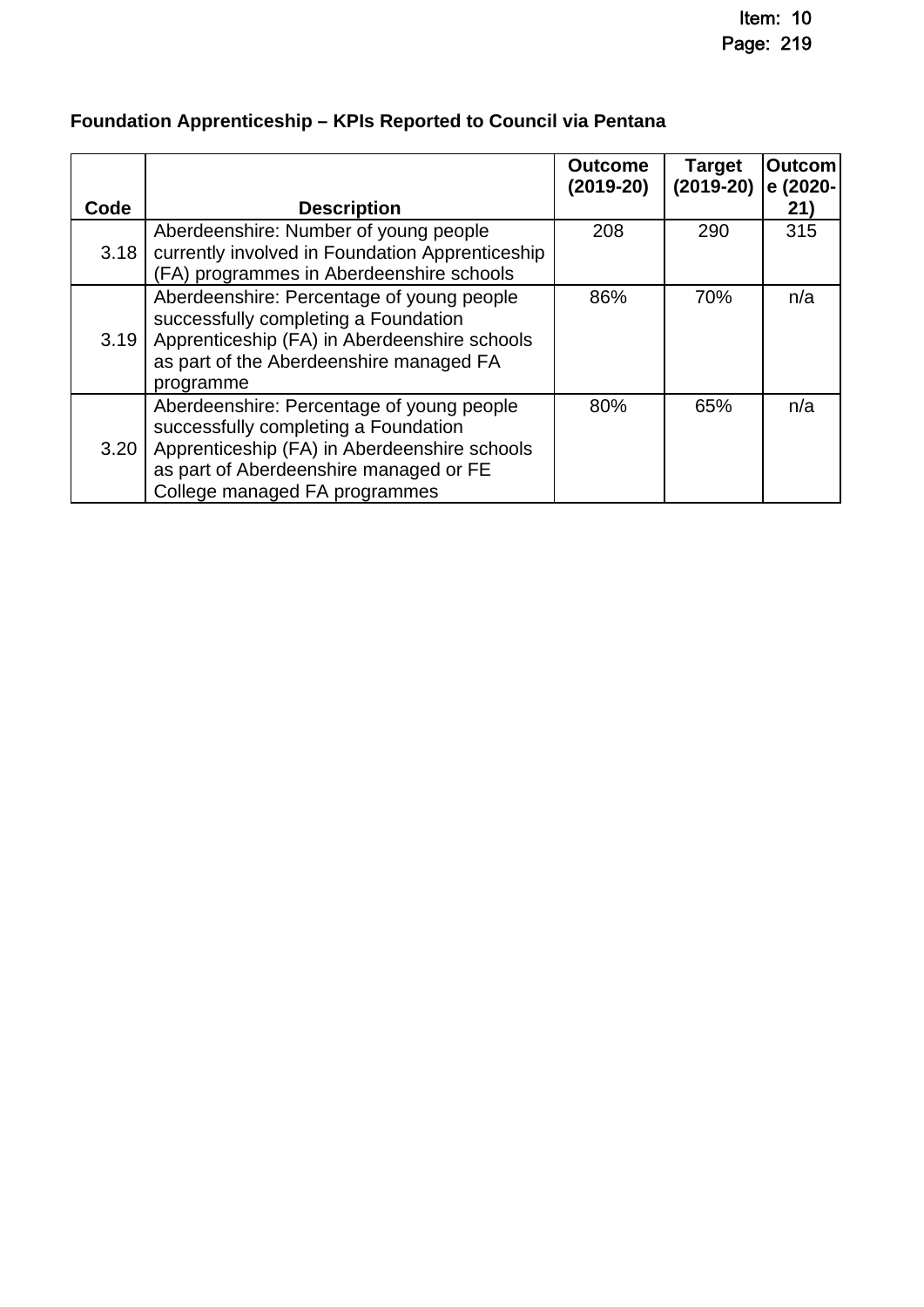| <b>FA Framework</b>                  | <b>Insight Tariff Points</b> | <b>SCQF Credit Points</b>            |
|--------------------------------------|------------------------------|--------------------------------------|
| Accountancy                          | 427                          | 64                                   |
| <b>Business Skills</b>               | 340                          | 51                                   |
| <b>Civil Engineering</b>             | 560                          | 84                                   |
| Engineering                          | 580                          | 87                                   |
| Children and Young People            | 407                          | 61                                   |
| <b>Health &amp; Social Care</b>      | 407                          | 61                                   |
| <b>Creative and Digital Media</b>    | 427                          | 64                                   |
| ICT Hardware/Systems Support         | 393                          | 59                                   |
| <b>ICT Software Development</b>      | 393                          | 59                                   |
| Scientific Technologies              | 340                          | 51                                   |
| <b>Food and Drink Technologies</b>   | 353                          | 53                                   |
| <b>Comparison with Higher Grades</b> | <b>Insight Tariff Points</b> | All Highers $= 24$<br><b>Credits</b> |
| Higher at Grade A                    | 204                          | 24                                   |
| <b>Higher at Grade B</b>             | 182                          | 24                                   |
| Higher at Grade C                    | 160                          | 24                                   |
| <b>Higher at Grade D</b>             | 149                          | 24                                   |

## **Appendix 6a - Attainment and Closing the Gap Benefits**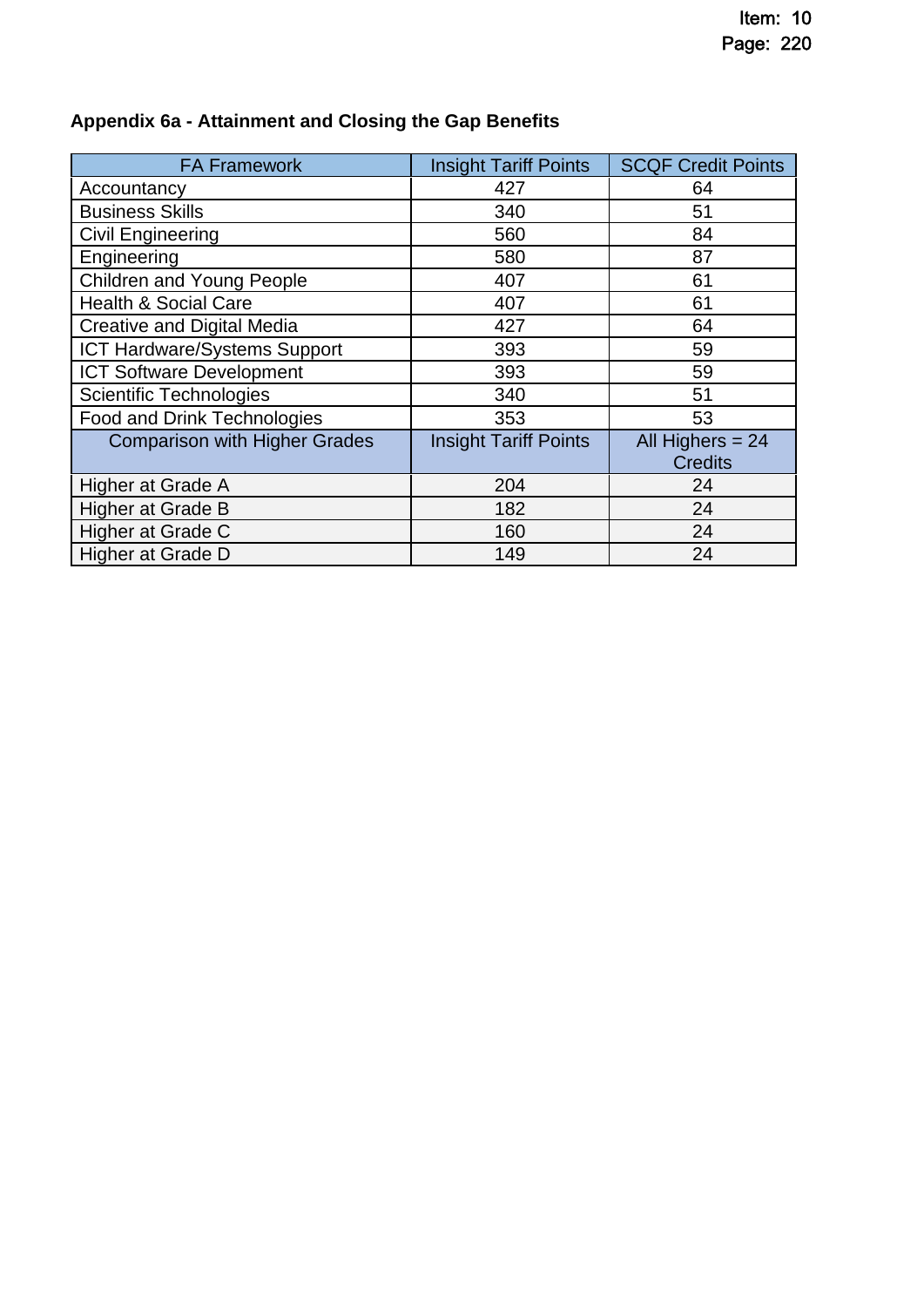### **Appendix 6b - Foundation Apprenticeships UCAS Tariff points Allocation and Comarison**

| Qualification         | Grade | <b>UCAS Tariff</b> |
|-----------------------|-------|--------------------|
| FA (all NPA based)    | Pass  | 42                 |
| <b>FA Engineering</b> | Pass  | 56                 |
| A Level               | Α     | 48                 |
| A Level               | В     | 40                 |
| A Level               | С     | 32                 |
| <b>AS Level</b>       | Α     | 20                 |
| Higher                | A     | 33                 |
| Higher                | В     | 27                 |
| Higher                | С     | 21                 |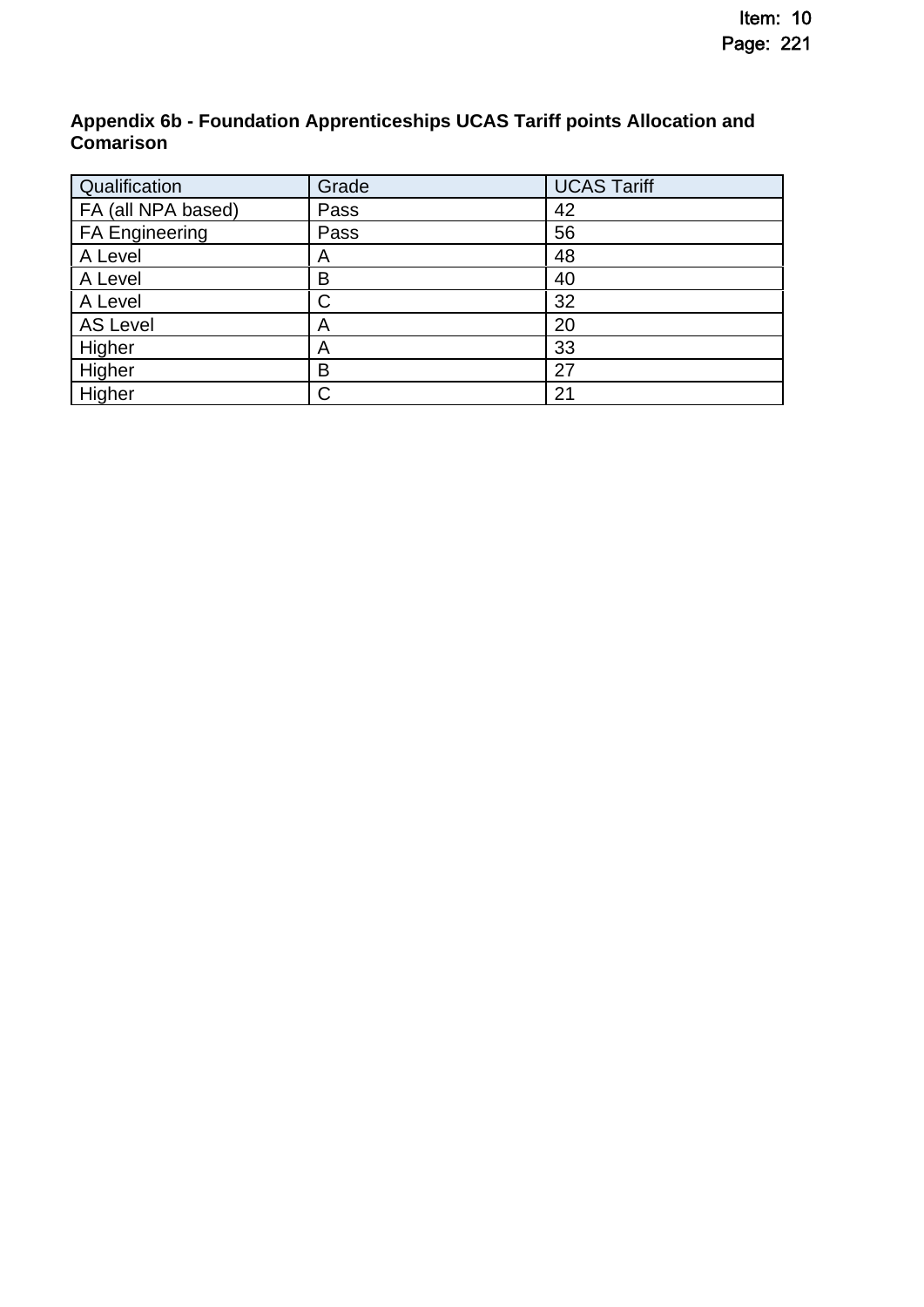### Item: 10 Page: 222

#### **Appendix 7 - [FA University Entry Recognition](https://www.skillsdevelopmentscotland.co.uk/media/46393/foundation-apprenticeship-to-degree-opportunity-march2021-1.pdf)**

#### How to read this table:

- The university offers a degree in this subject area
- The university offers enhanced recognition if applying for a degree

University of the West of Scotland

- 
- $\mathbf{x}$

| .                                                                                                                                                             |                              |             |                 |                   |                        |                    |                        |                                     |                      |                                                    |                 |
|---------------------------------------------------------------------------------------------------------------------------------------------------------------|------------------------------|-------------|-----------------|-------------------|------------------------|--------------------|------------------------|-------------------------------------|----------------------|----------------------------------------------------|-----------------|
| w to read this table:                                                                                                                                         |                              |             |                 |                   |                        |                    |                        |                                     |                      |                                                    |                 |
| The university offers a degree in this subject area                                                                                                           | Please<br>check with         |             |                 |                   |                        |                    |                        |                                     |                      |                                                    |                 |
| The university offers enhanced recognition if applying for a degree<br>n the same subject area (e.g. FA Accountancy into Degree Accountancy)                  | universities<br>for specific |             | Business Skills | Civil Engineering | Creative & Oldha Media | Financial Services | Food & Orinik Technolo | Liardshare & Strategy Start Support | Software Development | Children & Young Pennin<br>Scientific Technologies | Social Services |
| The university doesn't offer a degree in this subject area, FA recognised<br>as a Higher towards other subjects (e.g. FA Accountancy into Degree Engineering) | details                      | Accountancy |                 |                   |                        |                    |                        |                                     |                      |                                                    |                 |
| The university does not recognise FA frameworks in this subject area<br>(FA in this subject area is not recognised as a Higher towards same/other subjects)   |                              |             |                 |                   |                        |                    |                        |                                     |                      |                                                    |                 |
| University                                                                                                                                                    | Recognition                  |             |                 |                   |                        |                    |                        |                                     |                      |                                                    |                 |
| <b>Abertay University</b>                                                                                                                                     | 1 Higher A, * 2 Highers B    |             |                 |                   |                        |                    |                        |                                     |                      |                                                    |                 |
| <b>Edinburgh Napier University</b>                                                                                                                            | 1 Higher A                   |             |                 |                   |                        |                    |                        |                                     |                      |                                                    |                 |
| <b>Glasgow Caledonian University</b>                                                                                                                          | 1 Higher B                   |             |                 |                   |                        |                    |                        |                                     |                      |                                                    |                 |
| <b>Glasgow School of Art</b>                                                                                                                                  | 1 Higher A                   |             |                 |                   |                        |                    |                        |                                     |                      |                                                    |                 |
| <b>Heriot Watt University</b>                                                                                                                                 | 1 Higher A                   |             |                 |                   |                        |                    |                        |                                     |                      |                                                    |                 |
| <b>Open University</b>                                                                                                                                        | Open Recognition             |             |                 |                   |                        |                    |                        |                                     |                      |                                                    |                 |
| Queen Margaret University Edinburgh                                                                                                                           | 1 Higher A                   |             |                 |                   |                        |                    |                        |                                     |                      |                                                    |                 |
| <b>Robert Gordon University</b>                                                                                                                               | 1 Higher A, * 2 Highers B    |             |                 |                   |                        |                    |                        |                                     |                      |                                                    |                 |
| <b>Royal Conservatoire of Scotland</b>                                                                                                                        | 1 Higher A                   |             |                 |                   |                        |                    |                        |                                     |                      |                                                    |                 |
| <b>Scotland's Rural College</b>                                                                                                                               | 1 Higher A                   |             |                 |                   |                        |                    |                        |                                     |                      |                                                    |                 |
| University of Aberdeen <sup>3</sup>                                                                                                                           | 1 Higher B                   |             |                 |                   |                        |                    |                        |                                     |                      |                                                    |                 |
| University of Dundee <sup>1</sup>                                                                                                                             | 1 Higher A                   |             |                 |                   |                        |                    |                        |                                     |                      |                                                    |                 |
| <b>University of Edinburgh</b>                                                                                                                                | 1 Higher B                   |             |                 |                   |                        |                    |                        |                                     |                      |                                                    |                 |
| University of Glasgow <sup>2</sup>                                                                                                                            | 1 Higher A                   |             |                 |                   |                        |                    |                        |                                     |                      |                                                    |                 |
| University of St Andrews <sup>3</sup>                                                                                                                         | 1 Higher A                   |             |                 |                   |                        |                    |                        |                                     |                      |                                                    |                 |
| <b>University of Stirling</b>                                                                                                                                 | 1 Higher B                   |             |                 |                   |                        |                    |                        |                                     |                      |                                                    |                 |
| University of Strathclyde <sup>4</sup>                                                                                                                        | 1 Higher B                   |             |                 |                   |                        |                    |                        |                                     |                      |                                                    |                 |
| University of Highlands and Islands <sup>5</sup>                                                                                                              | 1 Higher A, * 2 Highers      |             |                 |                   |                        |                    |                        |                                     |                      |                                                    |                 |
|                                                                                                                                                               |                              |             |                 |                   |                        |                    |                        |                                     |                      |                                                    |                 |

<sup>1</sup> Excludes Medicine and Dentistry <sup>2</sup> Excludes Law, Medicine, Dentistry, Vet Medicine <sup>3</sup> Excludes Medicine et Sxcludes Law. If applying for Engineering, only FA in Civil or Engineering will be recognised <sup>5</sup> Enhanced re

1 Higher C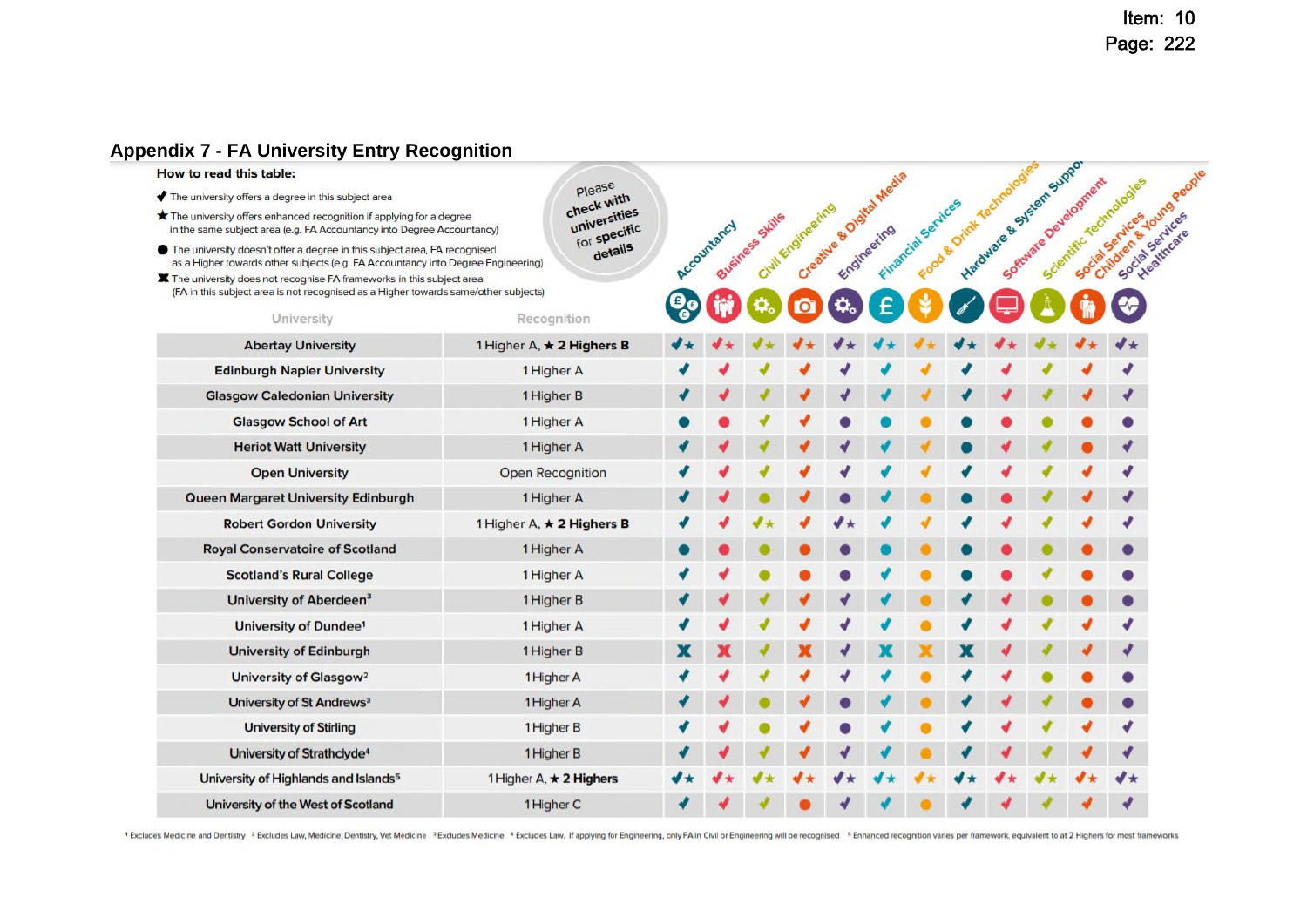### **Appendix 8 - Aberdeenshire Council Foundation Apprenticeship Evaluation Survey Feedback 2020/21**

|                | <b>FA Student Survey Questions</b>                                   | $\frac{9}{6}$ |
|----------------|----------------------------------------------------------------------|---------------|
|                |                                                                      | <b>Agreed</b> |
| $\mathbf 1$    | I enjoyed learning skills specific to industry                       | 74%           |
| $\overline{2}$ | I found out what working in the industry was like                    | 61%           |
| 3              | I was able to put my FA knowledge into practise                      | n/a           |
| $\overline{4}$ | I enjoyed my experience in an actual work environment                | n/a           |
| $\overline{5}$ | My work placement was relevant to the FA qualification               | 60%           |
| $\overline{6}$ | My communication skills improved                                     | 61%           |
|                | My problem-solving skills improved                                   | n/a           |
|                | My confidence improved                                               | 61%           |
| $\overline{7}$ | My teamwork skills improved                                          | 51%           |
|                | My organisation skills improved                                      | n/a           |
| 8              | I developed skills which will help me in the workplace               | n/a           |
| $\overline{9}$ | I have strengthened my college/university application                | 82%           |
| 10             | enjoyed the learning styles                                          | n/a           |
| 11             | I am satisfied with my overall FA experience                         | 88%           |
| 12             | I would recommend the FA to a friend or family member                | 82%           |
|                | Aberdeenshire Council Parent Survey Questions June 19/20 and 20/21   |               |
|                | Parents stated that -                                                | $\frac{0}{0}$ |
|                |                                                                      | Agreed        |
| 1              | The overall experience for their child was excellent                 | 88%           |
| $\overline{2}$ | They would recommend the FA to others                                | 92%           |
| 3              | Participation in the FA improved their child's confidence            | 55%           |
| 4              | Participation in the FA improved their child's organisational skills | 50%           |
| $\overline{5}$ | Participation in the FA improved their child's communication skills  | 55%           |
| $\overline{6}$ | Participation in the FA gave their child a greater awareness of the  | 77%           |
|                | world of work                                                        |               |
| $\overline{7}$ | Participation in the FA did influence positively the future career   | n/a           |
|                | choice of their child                                                |               |
| 8              | The work placement was highly valuable                               | n/a           |
| $\overline{9}$ | The communication with them with regards to the FA was good          | 73%           |
| 10             | Their child was well supported in their participation in the FA      | 80%           |
| 11             | Their child was supported well during the COVID period               | 84%           |

|   | <b>School Feedback - DHT Survey</b>                                                                                     |                                            |  |  |  |  |
|---|-------------------------------------------------------------------------------------------------------------------------|--------------------------------------------|--|--|--|--|
|   | Depute Head Teachers stated -                                                                                           | % agreed<br>20/21                          |  |  |  |  |
|   | The effectiveness of the delivery of the FA was rated as<br>excellent, good or very good                                | 70% excellent<br>15% very good<br>15% good |  |  |  |  |
| 2 | The communication and the administration provided by<br>external providers was rated as good, very good or<br>excellent | 57% excellent<br>30% very good<br>13% good |  |  |  |  |
| 3 | Delivery of the NPA was rated as satisfactory, very good<br>or excellent                                                | 70% excellent<br>15% very good<br>15% good |  |  |  |  |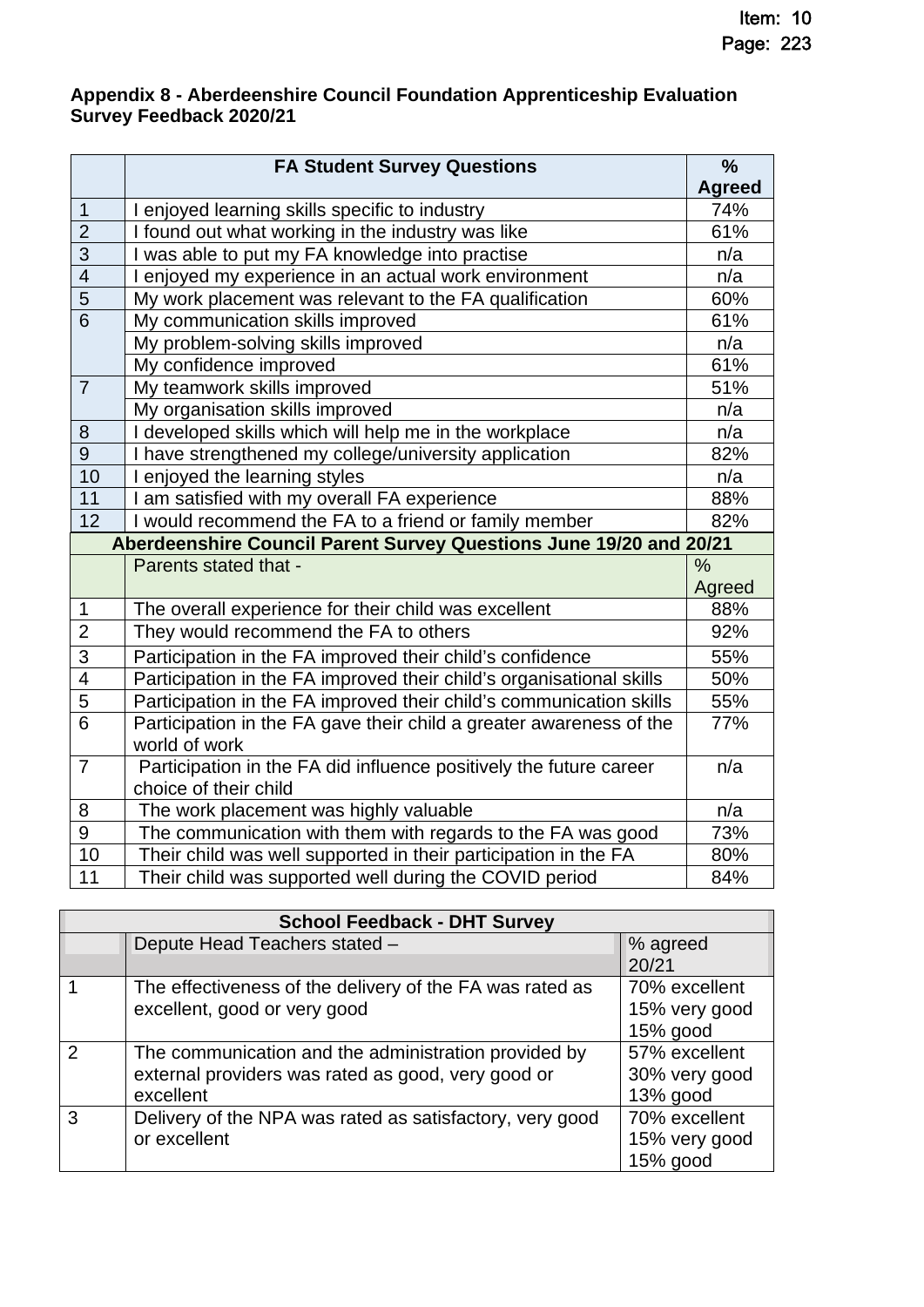| $\overline{4}$ | Delivery of the SVQ was rated as good, very good or<br>excellent                        | 70% excellent<br>15% very good<br>$15%$ good |
|----------------|-----------------------------------------------------------------------------------------|----------------------------------------------|
| 5              | Delivery of the FA during COVID rated as satisfactory,<br>very good or excellent.       | 85% excellent<br>15% very good               |
| 6              | The quality of work placements was rated as excellent or<br>very good                   | n/a                                          |
| 7              | The communication with the Central FA Team was rated<br>as excellent, very good or good | 57% Excellent<br>43 % very good              |
| 8              | Predicted that the FA data would enhance the overall<br>performance of the school       | 85%                                          |
| 9              | The FA program impacted positively on curriculum<br>structures within the school        | n/a                                          |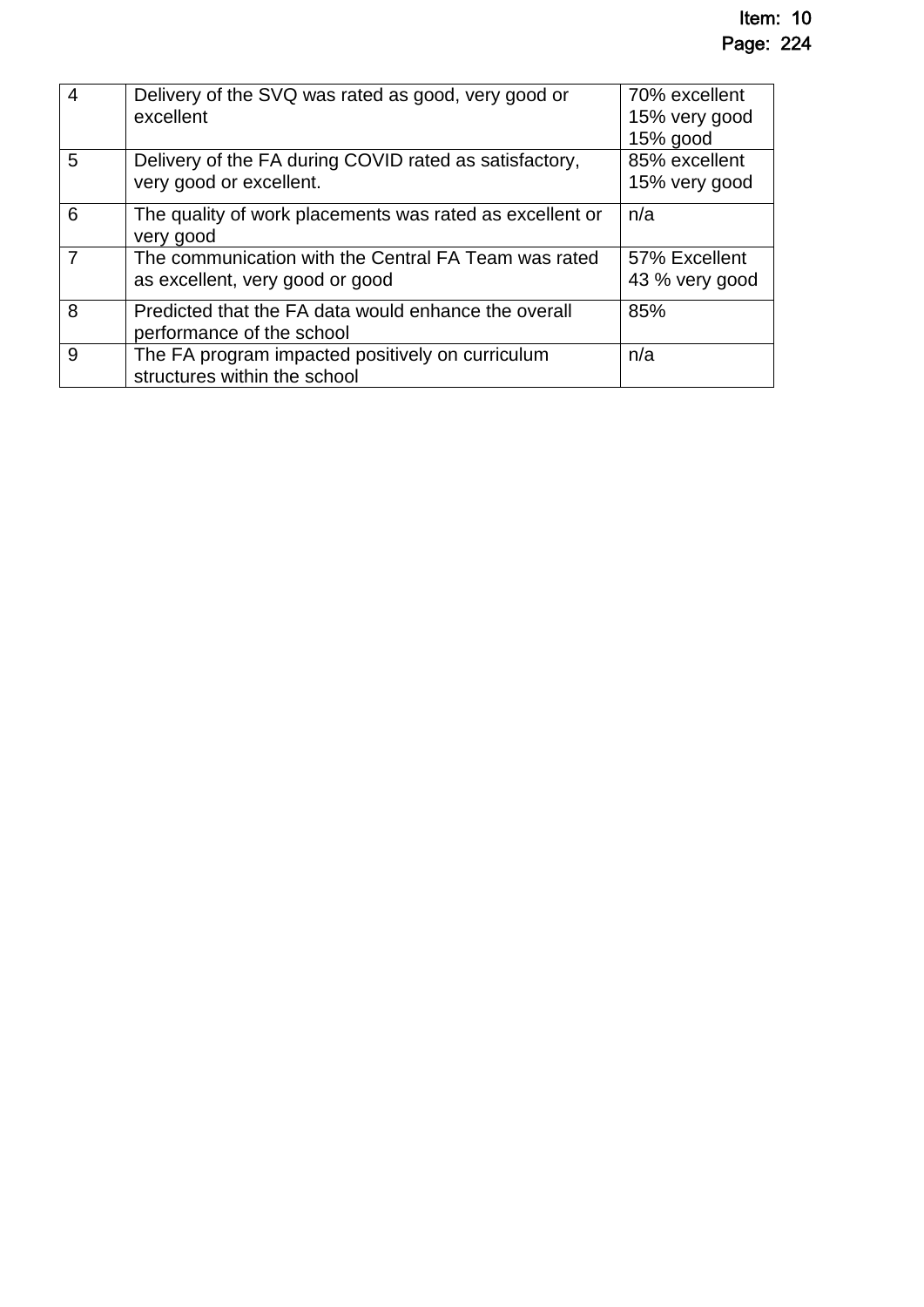### **Appendix 9 - Aberdeenshire FAs Equalities Overview**

### **Table 1: Geographical Distribution**

|                                  | 2019-20        |                  | 2020-21        |                |
|----------------------------------|----------------|------------------|----------------|----------------|
|                                  | All            | <b>FA</b><br>All |                | <b>FA</b>      |
|                                  | <b>Student</b> | <b>Student</b>   | <b>Student</b> | <b>Student</b> |
| <b>Geographical Distribution</b> | S              | S                | S              | S              |
| Aboyne                           | 4.7%           | 0.0%             | 4.8%           | 11.5%          |
| Alford                           | 4.6%           | 5.8%             | 4.5%           | 7.0%           |
| <b>Banchory</b>                  | 6.1%           | 0.0%             | 6.0%           | 4.8%           |
| <b>Banff</b>                     | 5.7%           | 0.0%             | 5.6%           | 10.5%          |
| Ellon                            | 7.8%           | 19.7%            | 7.8%           | 5.1%           |
| Fraserburgh                      | 7.0%           | 0.0%             | 7.0%           | 0.0%           |
| <b>Huntly</b>                    | 4.6%           | 1.4%             | 4.5%           | 1.6%           |
| Inverurie                        | 6.3%           | 6.7%             | 6.4%           | 3.5%           |
| Kemnay                           | 6.1%           | 4.3%             | 6.5%           | 0.0%           |
| Laurencekirk                     | 5.1%           | 10.1%            | 5.0%           | 12.1%          |
| Meldrum                          | 6.9%           | 0.0%             | 6.8%           | 7.0%           |
| Mintlaw                          | 4.7%           | 2.4%             | 4.6%           | 0.0%           |
| Peterhead                        | 6.4%           | 9.1%             | 6.5%           | 6.1%           |
| Portlethen                       | 6.0%           | 20.2%            | 5.8%           | 11.8%          |
| Stonehaven                       | 8.2%           | 3.8%             | 8.3%           | 7.3%           |
| Turriff                          | 4.3%           | 0.0%             | 4.2%           | 6.4%           |
| Westhill                         | 5.5%           | 16.3%            | 5.6%           | 5.4%           |

This analysis is only for the Aberdeenshire delivery model and does not include students on FAs being managed by NESCOL.

### **Table 2: Gender**

|        |                 | 2019-20         | 2020-21         |                 |  |  |  |
|--------|-----------------|-----------------|-----------------|-----------------|--|--|--|
|        | All             | FA              | All             | <b>FA</b>       |  |  |  |
| Gender | <b>Students</b> | <b>Students</b> | <b>Students</b> | <b>Students</b> |  |  |  |
|        | 50.7%           | 66.3%           | 50.4%           | 64.6%           |  |  |  |
| M      | 49.3%           | 33.7%           | 49.6%           | 35.4%           |  |  |  |

### **Table 3: Deprivation Analysis**

|                                | 2019-20         |                 | 2020-21         |                 |
|--------------------------------|-----------------|-----------------|-----------------|-----------------|
| SIMD Decile (1 most deprived - | All             | <b>FA</b>       | All             | <b>FA</b>       |
| 10 least deprived)             | <b>Students</b> | <b>Students</b> | <b>Students</b> | <b>Students</b> |
|                                | 0.2%            | 0.0%            | 0.7%            | 0.3%            |
| 2                              | 1.4%            | 1.4%            | 1.5%            | 0.6%            |
| 3                              | 2.5%            | 0.0%            | 2.0%            | 2.9%            |
| 4                              | 3.4%            | 3.9%            | 5.1%            | 3.5%            |
| 5                              | 7.1%            | 1.4%            | 7.6%            | 7.3%            |
| 6                              | 11.1%           | 7.7%            | 11.9%           | 12.1%           |
|                                | 12.5%           | 12.6%           | 14.6%           | 15.6%           |
| 8                              | 20.9%           | 18.8%           | 22.4%           | 29.6%           |
| 9                              | 21.6%           | 24.2%           | 21.7%           | 15.9%           |
| 10                             | 19.2%           | 30.0%           | 12.5%           | 12.1%           |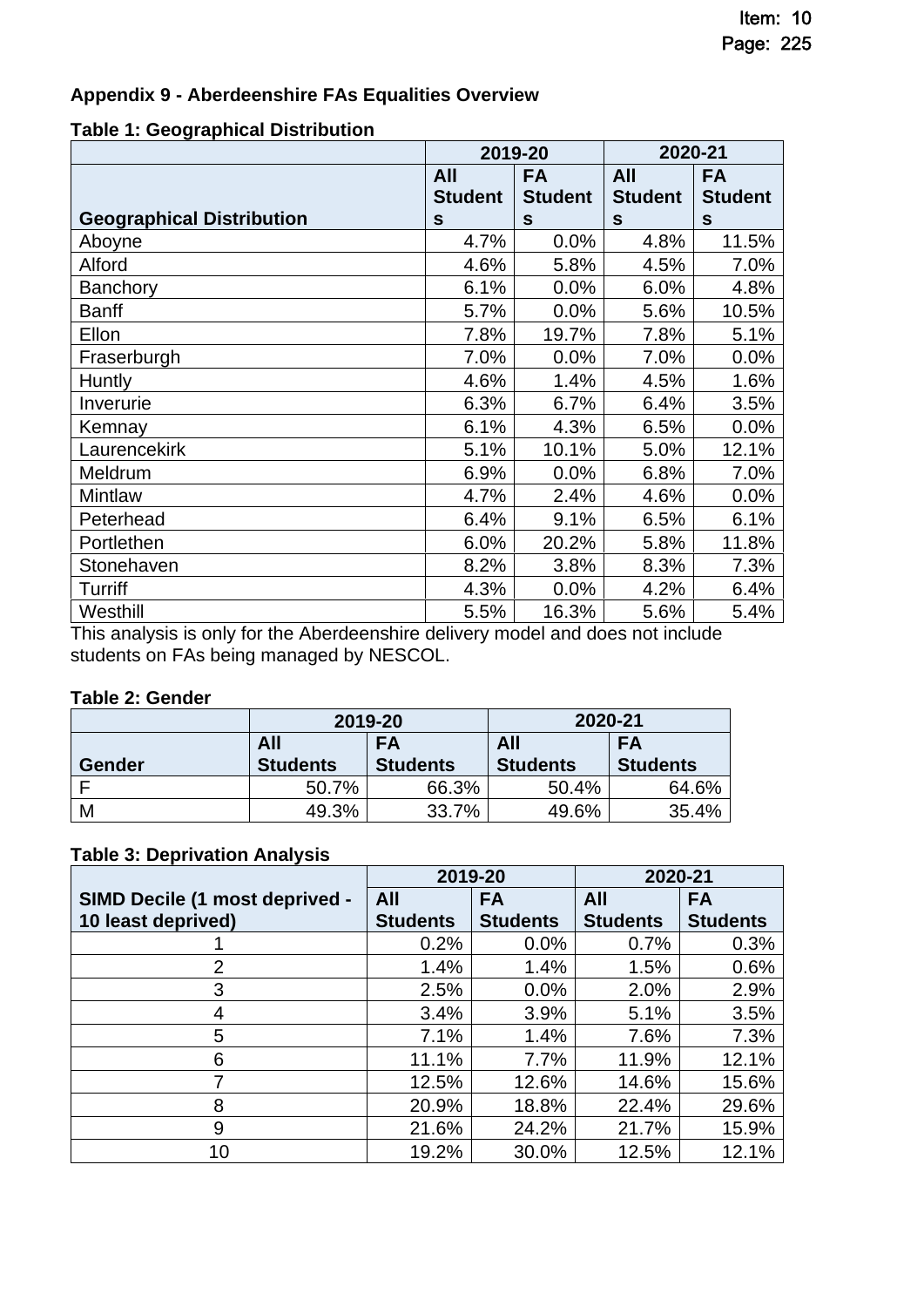### **Table 4: Additional Support Needs**

|                                 | 2019-20         |                 | 2020-21         |                 |
|---------------------------------|-----------------|-----------------|-----------------|-----------------|
| <b>Additional Support Needs</b> | All             | <b>FA</b>       | <b>All</b>      | <b>FA</b>       |
| (ASN)                           | <b>Students</b> | <b>Students</b> | <b>Students</b> | <b>Students</b> |
| No ASN                          | 60.3%           | 61.1%           | 56.8%           | 57.6%           |
| Has ASN                         | 39.7%           | 38.9%           | 43.2%           | 42.4%           |

### **Table 5: Free School Meals**

|                                | 2019-20         |                 | 2020-21         |                 |
|--------------------------------|-----------------|-----------------|-----------------|-----------------|
|                                | All             | <b>FA</b>       | All             | <b>FA</b>       |
| <b>Free School Meals (FSM)</b> | <b>Students</b> | <b>Students</b> | <b>Students</b> | <b>Students</b> |
| Not registered for FSM         | 93.7%           | 95.7%           | 92.9%           | 93.0%           |
| <b>Registered for FSM</b>      | 6.3%            | 4.3%            | 7.1%            | 7.0%            |

### **Table 6: Ethnicity**

|                               | 2019-20         |                 | 2020-21         |                 |
|-------------------------------|-----------------|-----------------|-----------------|-----------------|
|                               | All             | <b>FA</b>       | All             | <b>FA</b>       |
| <b>Ethnicity</b>              | <b>Students</b> | <b>Students</b> | <b>Students</b> | <b>Students</b> |
| <b>White-Scottish/British</b> | 91.9%           | 90.4%           | 91.2%           | 94.9%           |
| Not recorded as White         |                 |                 |                 |                 |
| Scottish/British              | 8.1%            | 9.6%            | 8.8%            | 5.1%            |